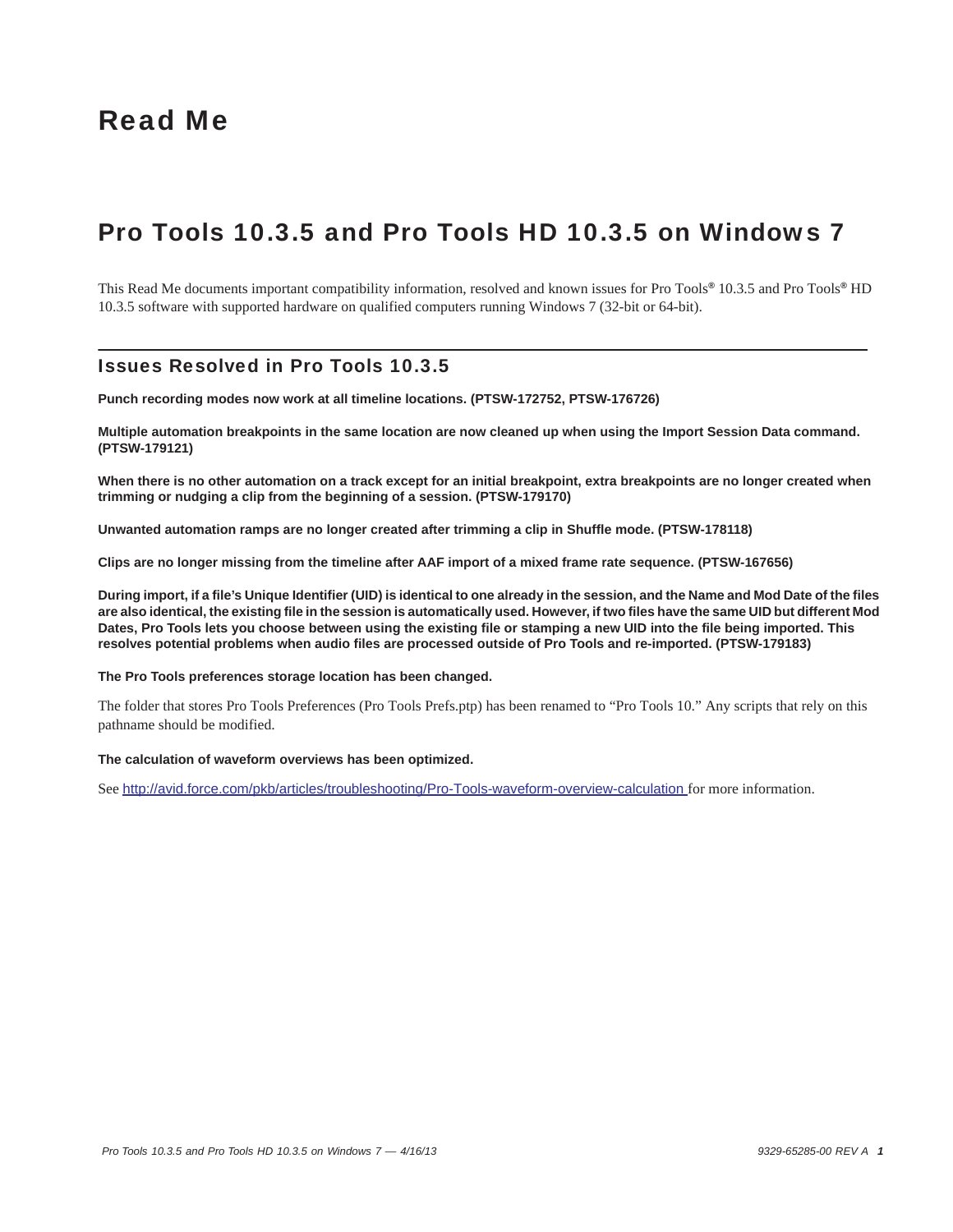# Issues Resolved in Pro Tools 10.3.4

**The Start Time field in the Edit and Transport windows now correctly accepts direct numerical entry. (PTSW-170975)**

**Audio files can be now be exported as MXF. (PTSW-176177)**

**Pro Tools now stops playback of an Edit window selection on the exact last sample of a selection. (PTSW-168043)**

**Automation breakpoints selected in the Edit window can be nudged using key commands. (PTSW-174358)**

**Automation editing improvements when trimming regions over each other. (PTSW-177435)**

**Glide commands now work as described in the Pro Tools Reference Guide. (PTSW-174715, PTSW-177859)**

**Automation breakpoints are no longer incorrectly deleted during sample rate conversion. (PTSW-174707)**

**With Pro Tools HDX, mute states work as expected after scrubbing. (PTSW-172240)**

**On HDX systems with 3 HDX cards, system delays are properly updated after a sample rate change. (PTSW-169477)**

**With the AudioSuite version of the Fairchild 670 plug-in, when previewing in mono mode, the right channel now plays audio. (PTSW-173018)**

**An error resulting in an "FF\_PacketStream" dialog when doing a time base conversion (ticks to/from samples) of an Elastic Audio track is fixed. (PTSW-173167)**

**Rhythmic algorithm accuracy improved when extreme compression/expansion settings exist on an Elastic Audio track. (PTSW-177009)**

**When using drag and drop to import audio, if a cloned audio file (one duplicated outside of Pro Tools) is imported, an alert is posted which gives a choice between restamping a Unique ID to the clone, or redirecting to the original file. (PTSW-163654)**

**Removed an unnecessary Unique ID stamping dialog when making a copy of a file using the Import Audio command. (PTSW-176931)**

**Timeline disk caching trigger is improved. (PTSW-176778)**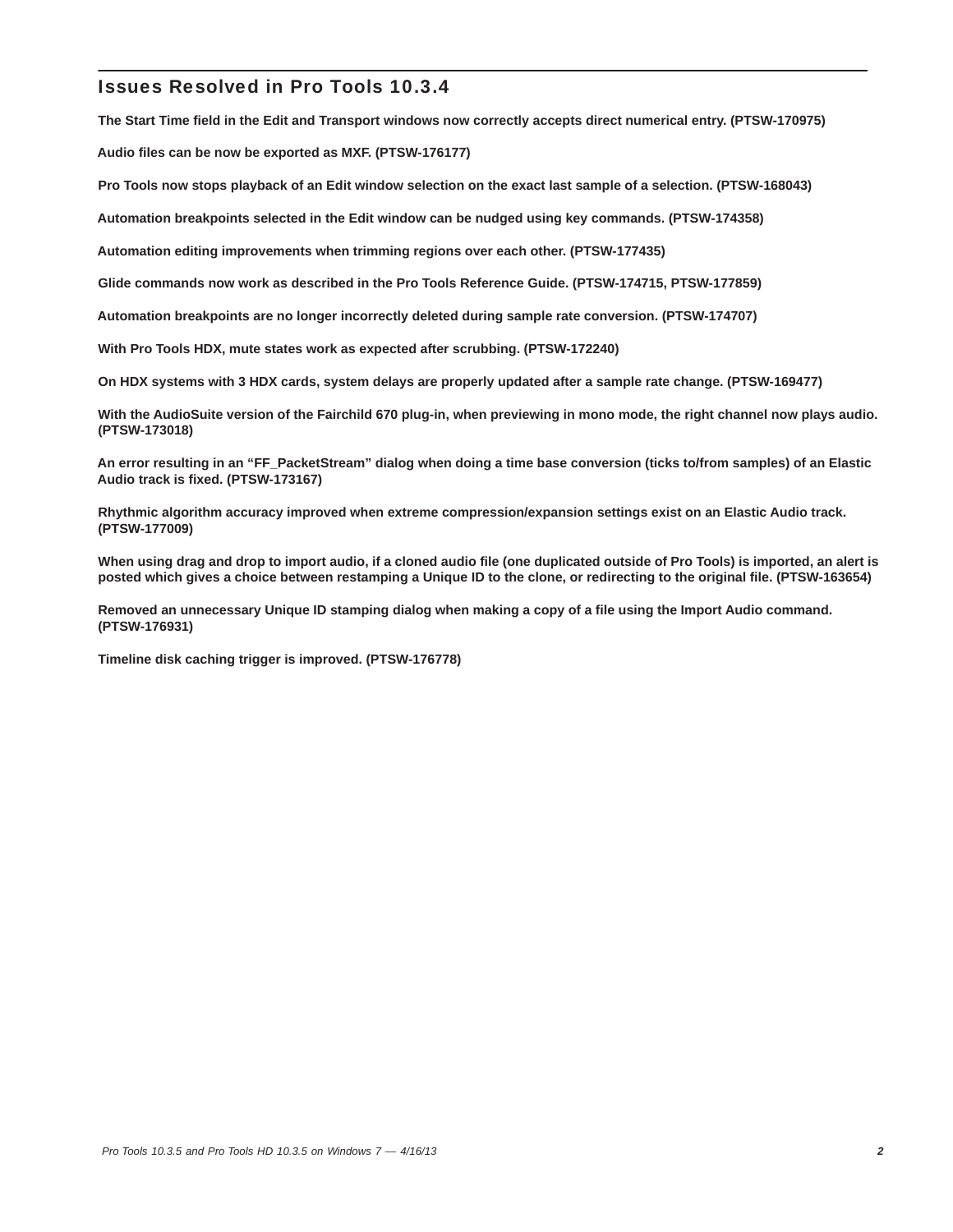# Issues Resolved in Pro Tools 10.3.3

**Improvements have been made to reduce the occurrence of -9171 and -9129 errors on HDX, HD Native and HD Native Thunderbolt systems (PTSW-170587)**

**When importing QuickTime files, associated audio now correctly follows interleaved format preference. (PTSW-169486, PTSW-167356)**

**When relinking interleaved multichannel files (LCR, Quad, 5.0, 5.1, 6.0, 6.1, 7.0 or 7.1), Center and Right channels are no longer inadvertently swapped. (PTSW-175285)**

**Relinking more than a few hundred MXF files no longer causes Pro Tools to quit unexpectedly. (PTSW-175347)**

**When using EUCON control surfaces, Pro Tools no longer quits unexpectedly after performing certain operations (PTSW-173919)**

**Selecting the Pan window on MC Control using the Attention/Selected track no longer causes Pro Tools to quit unexpectedly (PTSW-174525)**

**X-axis panning of certain plug-in surround channels from a D-Control is no longer inverted (PTSW-173286, PTSW-172836, PTSW-173938)**

This issue affected Maggot Spanner, Dolby ATMOS, and New Audio Technology Spatial Audio Designer. Plug-Ins may require an update to take advantage of this fix.

**D-Control Custom Fader plug-in maps no longer need to be recalled after every Channel Select operation. (PTSW-158750)**

**The "Import as Offline Satellite Media" option is now available in Pro Tools HD when running on systems without HD hardware. (PTSW-171738, PTSW-173186)**

**Plug-Ins with 4096 or more samples of latency now preview correctly in AudioSuite. Previously, errors -7104 or -7450 would occur. (PTSW-173329)**

**Auditioning custom crossfade shapes in the Fade dialog now produces correct audio. (PTSW-173669)**

**When using VenueLink with Pro Tools, snapshot recall is now instantaneous. (PTSW-167189)**

**To improve performance, the Disk Cache function now caches only the audio files that will be heard during playback. Audio that is muted or that is not on an active playlist will not be cached.**

# Issues Resolved in Pro Tools 10.3.2

**Automation breakpoints are no longer added unnecessarily when editing clips with Automation Follows Edit turned on. (PTSW-173028)**

**Automation overlaying audio that is then processed using the Strip Silence command is kept intact. (PTSW-170804)**

**Very large files exported to Interplay will not be quarantined. (PTSW-154522)**

**Web Services hostname / IP address is now remembered between Send to Playback exports. (PTSW-172334)**

**The "Capture Selection" function in Beat Detective now captures the correct end time based on the selected note resolution instead of actual transient location. (PTSW-172978)**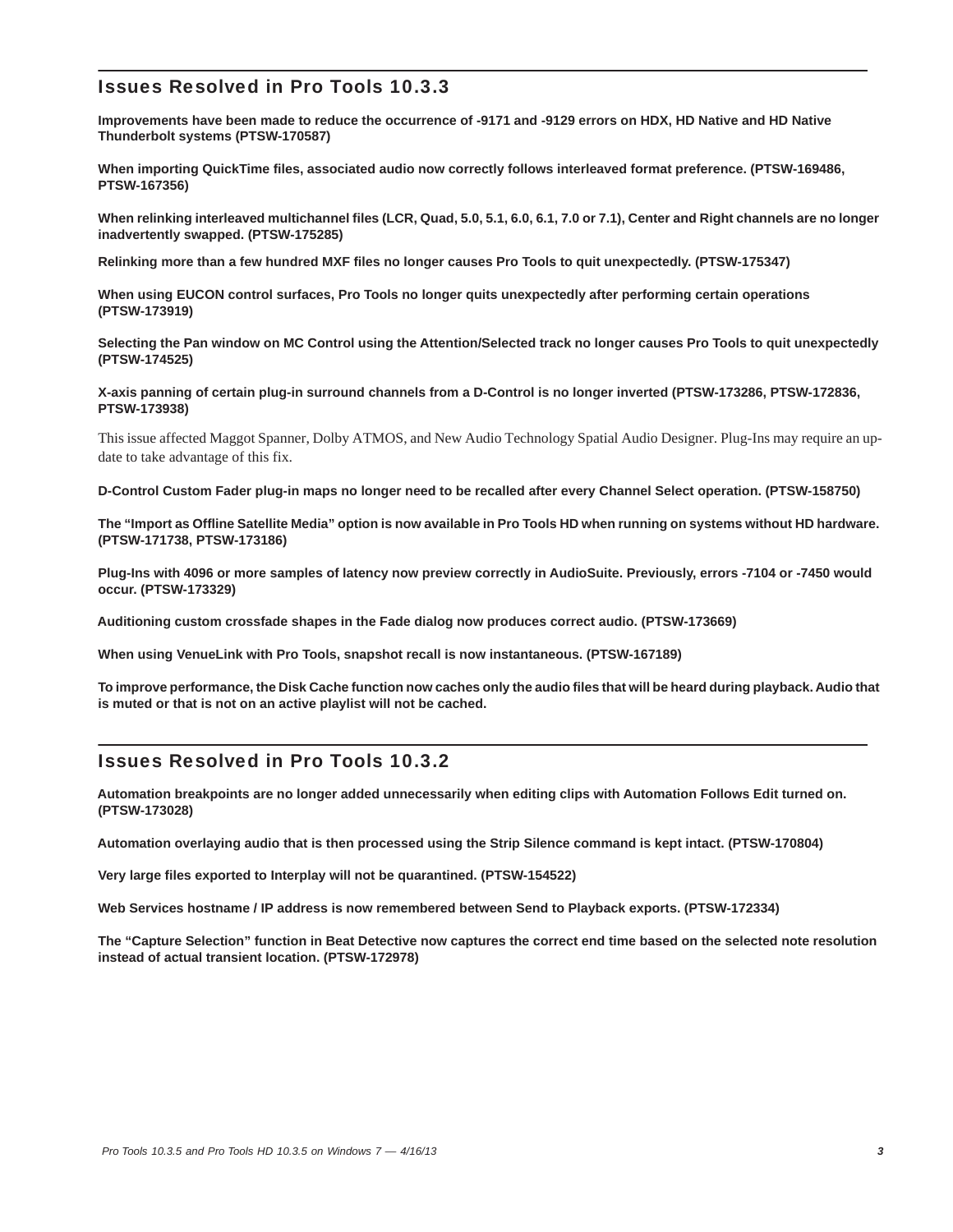# Issues Resolved in Pro Tools 10.3.1

**Unwanted data is no longer appended to the end of record passes under certain conditions. (PTSW-170032)**

**On Pro Tools HDX systems, 176.4/192kHz sessions are now free of unwanted noise in some specific mixer configurations. (PTSW-166529)**

**When zoomed into the sample level, waveforms whose clip start is off-screen now draw accurately (instead of one sample late). (PTSW-162497)**

**Clicking the Automation Follows Edit button now correctly causes the current selection to update to reflect the new state of the button. (PTSW-170044)**

**Automation breakpoints outside of a pasted selection area that match the edge values of the pasted automation (redundant breakpoints) are no longer modified when pasting. (PTSW-171725)**

**AudioSuite operations using the "Whole File" parameter no longer result in unwanted changes to audio data or cause Pro Tools to quit unexpectedly. (PTSW-170456, PTSW-170920)**

**In Dynamic Transport mode with Link Timeline and Edit Selection enabled, the playhead no longer moves to beginning of the selection. (PTSW-172367)**

# Issues Resolved in Pro Tools 10.3

# **Display**

**Waveform overviews now recalculate correctly after opening a session that was copied in Windows Explorer (for instance, copying a session from network storage to a local directory.) (PTSW-156992)**

**Waveforms are now drawn correctly in the Fades dialog when the start or end points are moved in from the edges. (PTSW-157852)**

**Pro Tools windows correctly display across multiple monitors with Windows 7. (PTSW-164911)**

# Playback and Recording

**A class of unexpected 9092, 9093, 9128, or 9129 errors no longer occurs. An error that caused the counters to incorrectly indicate a very high speed of playback or record no longer occurs. (PTSW-163794)**

**Input meters on HDX systems now properly indicate clipping. (PTSW-165661)**

**Scrubbing on tracks above 192 voices on HD Native no longer causes Pro Tools to quit unexpectedly. (PTSW-171347)**

# Destructive Punch

**Magic ID error is no longer encountered when using Destructive Punch in certain situations. (PTSW-156797)**

**Destructive Punch now works properly with interleaved audio files. (PTSW-163841)**

### Automatic Delay Compensation

**Delay Compensation may now be enabled for plug-in sidechains in the Operation preferences. (HDX hardware-accelerated systems only).**

### Automation

**Automation data can be pasted correctly when Automation Follows Edit is disabled. (PTSW-164539)**

**Pasting automation selections no longer creates unexpected ramps. (PTSW-158837)**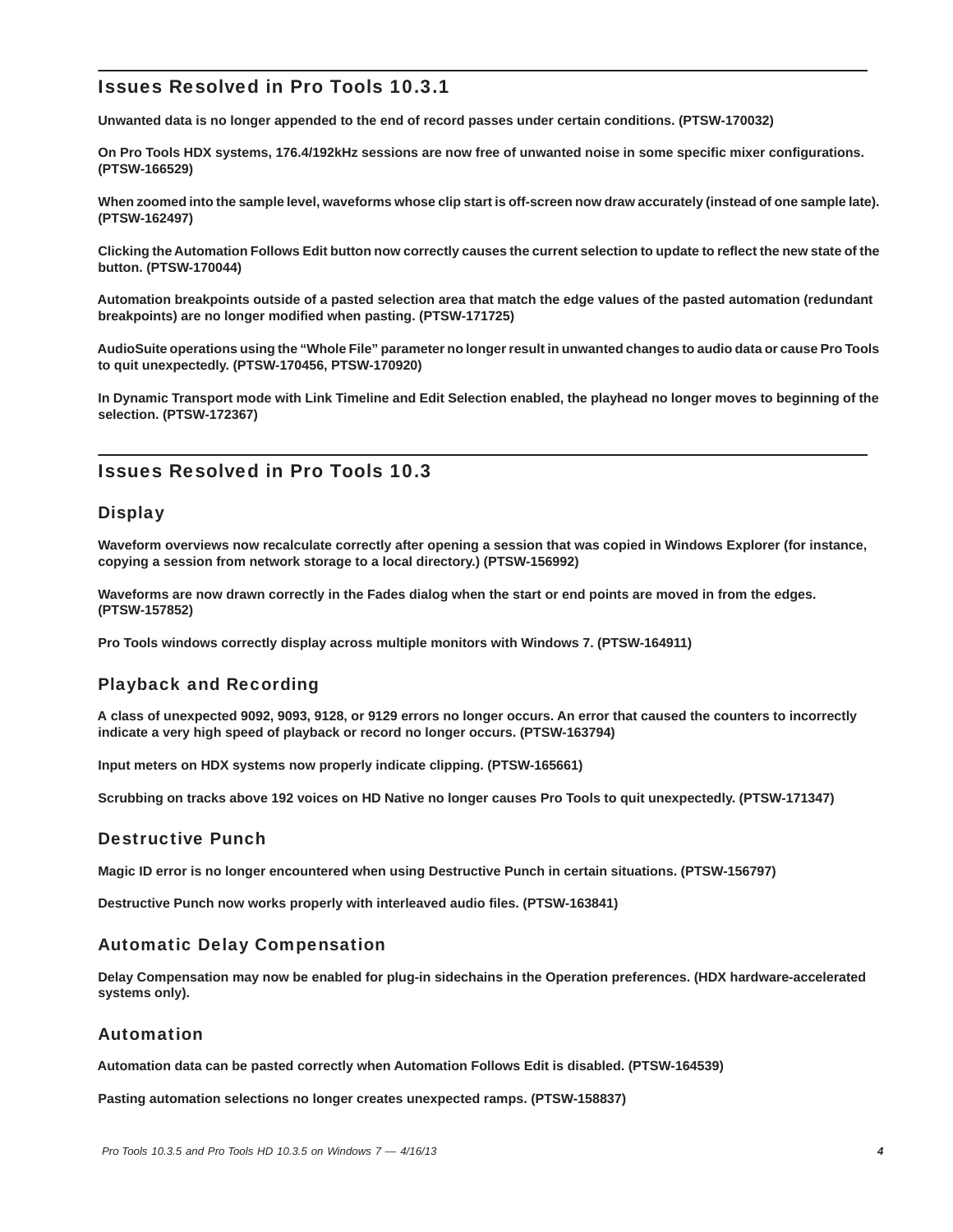**Trimming clips with automation no longer creates unexpected ramps. (PTSW-168444)**

**Automation trimming is now limited such that the lowest value can be trimmed up only to the maximum possible value, and the highest value can be trimmed down only to the minimum possible value. (PTSW-167044)**

**Spurious -9155 (automation too dense) errors have been resolved. (PTSW-158618)**

**Performance has been improved in Continuous Scroll mode when using the "All tracks in Volume view" key command Option + "-" (minus) (PTSW-163652)**

**Pro Tools no longer quits unexpectedly when coalescing volume automation to clip gain. (PTSW-164914)**

**Clip gain positions are no longer affected by the padding amount in Compact Audio dialog. (PTSW-163745)**

### Editing

**Nudging audio within a region no longer affects audio on undisplayed alternate playlists. (PTSW-138403)**

**Using the Object Grabber to duplicate one or more clips to a different location on the same track(s), either to the insertion point or by dragging, now correctly results in only the copied clips being object-selected, and not the originals. (PTSW-167253)**

**Elastic Audio Commit works correctly when there are tempo changes in the session. (PTSW-165797)**

### Plug-Ins and Processing

**Audio sync issues when rendering clip gain on clips with crossfades have been resolved. (PTSW-170425)**

**The Right-Click menu is now available for making the input (sidechain) active or inactive. (PTSW-166221)**

**Key input (sidechain) menu text is now italicized when made inactive with the Control-Command key command. (PTSW-166219)**

**Do To All and Do To Selected are now available for Key input menu active / inactive state.**

**Mod Delay III correctly recalls tempo sync settings on session open. (PTSW-165514)**

**Mod Delay III follows tempo changes correctly in Sync mode. (PTSW-165607)**

**Mod Delay III note value buttons work correctly in stereo link mode. (PTSW-166842)**

**Native Instruments Kontakt no longer causes Pro Tools menus to become grayed out. (PTSW-166474)**

**An error in "ViewsUOSWindow.MacCarbon.cpp Line 1817" no longer occurs with several third party plug-ins. (PTSW-168032)**

### System Usage Window

**The CPU Usage meter now displays CPU cycles required for communication with the HD Native and HDX PCIe cards. The meter is more accurate than before with these systems.** 

### MIDI

**MIDI data selection is now correctly based on the displayed location of the data, which is dependent on the "Display Events as Modified by Real-Time Properties" preference. (PTSW-161895)**

**MIDI CC data now displays correctly when the "Display Events as Modified by Real-Time Properties" preference is changed. (PTSW-142253)**

**Selecting notes with the marquee in Notes or Velocity view, after having done so in a previously opened session, will no longer cause crashes. (PTSW-164990)**

**A new preference has been added on the MIDI pane under Delay for External Devices: Notes and Controllers. When enabled, Pro Tools applies Delay Compensation to MIDI notes and MIDI controller data. This is helpful when monitoring external MIDI devices outside of Pro Tools.**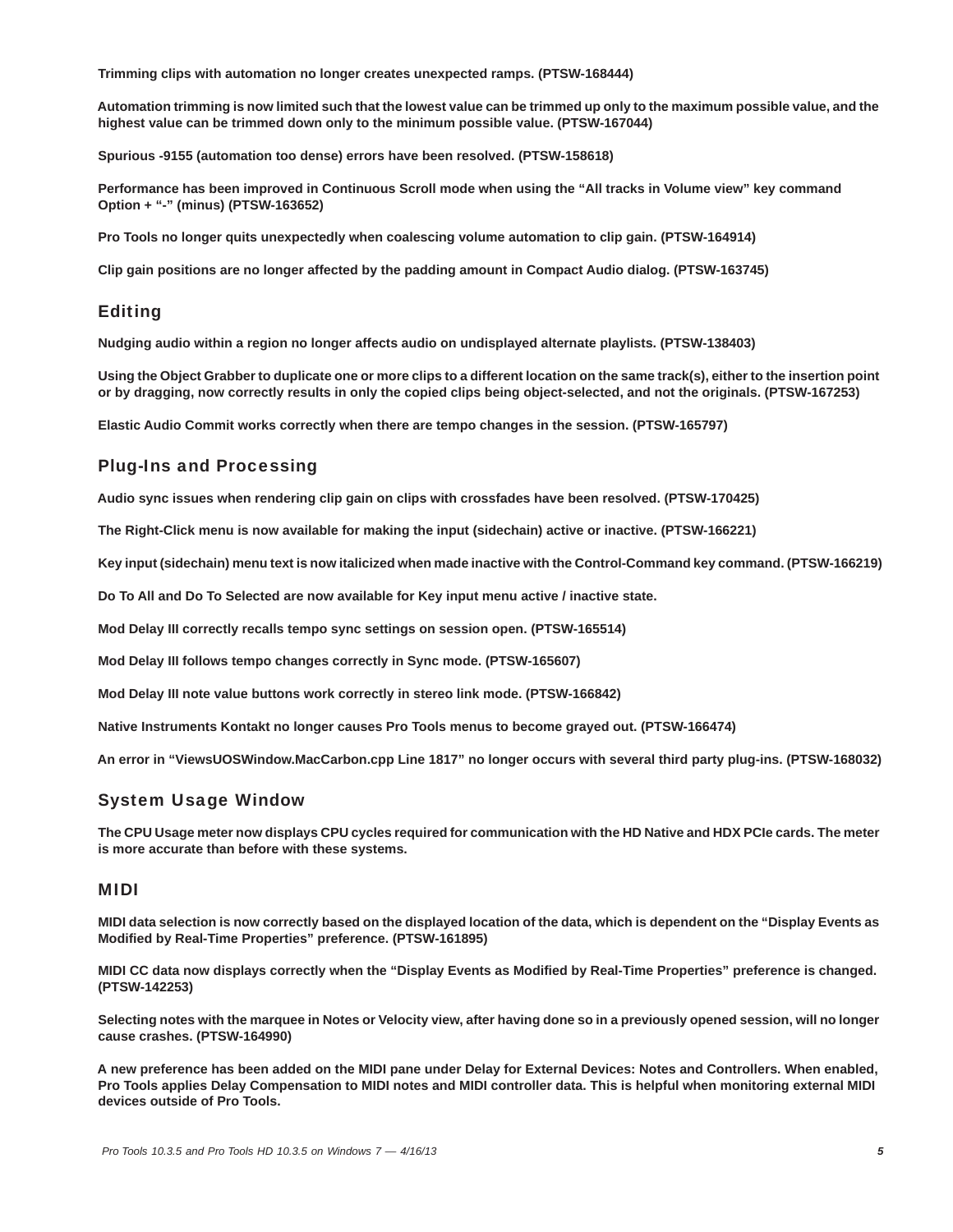# Control Surfaces

**The handling of ICON-specific session data has been optimized to improve performance of the Save Session command. (PTSW-164767)**

**On ICON worksurfaces, the LFE channel is available in 5.1 mode on the touchscreen surround panner. (PTSW-136779)**

**On ICON worksurfaces, when using the EQ III AAX plug-in, the "Q" knob for LF and HF bands in the EQ section now adjusts Q in bell mode correctly. (PTSW-165549)**

# Video and Synchronization

**All Satellite Link and Video Satellite systems now stop on the same location when rewound to the beginning of the session. (PTSW-161241)**

**Media Composer now stops in sync when Pro Tools is recording. (PTSW-161353)**

**Pro Tools stops sending timecode when a played selection ends. Devices receiving timecode stop correctly when Pro Tools stops. (PTSW-151199)**

**Locating from a 9-pin controller now reliably updates Pro Tools location. (PTSW-163261)**

**Spurious timecode values are not sent during certain transport command sequences. (PTSW-167405)**

# **Compatibility**

Avid can only assure compatibility and provide support for qualified hardware and software configurations.

*For the latest compatibility information—including qualified computers, operating systems, and third-party products—visit the Avid website (www.avid.com/compatibility).*

## iLok USB Smart Key and Pro Tools Authorization

### **An iLok must be connected at all times while running Pro Tools**

Pro Tools requires that an iLok with the appropriate authorizations be connected to the computer at all times. Do not remove the iLok while running Pro Tools 10.x. If the iLok is removed while Pro Tools is running, one of the following will occur:

Pro Tools displays a dialog giving you the following choices:

- Reinsert the iLok and click Save. Pro Tools saves the session and then quits.
- Click Quit. Pro Tools closes the session without saving and then quits.

 $-$  or  $-$ 

Pro Tools displays a dialog giving you the following choices:

- Reinsert the iLok and click OK to continue working in Pro Tools.
- Click Cancel. Pro Tools closes the session without saving and then quits.

#### **Pro Tools does not recognize iLok connected to USB3 ports (PTSW-158204)**

Texas Instruments USB3 controllers are currently incompatible with iLok generation 1 & 2 USB dongles. iLok dongles connected to a Texas Instruments USB3 controller will not be recognized by Pro Tools or the iLok.com web site. Connect any iLok dongles to USB2 ports instead.

#### **When installing Pro Tools, the PACE installer may cause a reboot before Pro Tools 10 can be installed (PTSW-152529)**

When installing Pro Tools, certain PACE copy protection components must be installed first that require a reboot. If these components are already installed—for example, if you are installing Pro Tools 10 over an existing Pro Tools installation—these components are not re-installed and no reboot is required.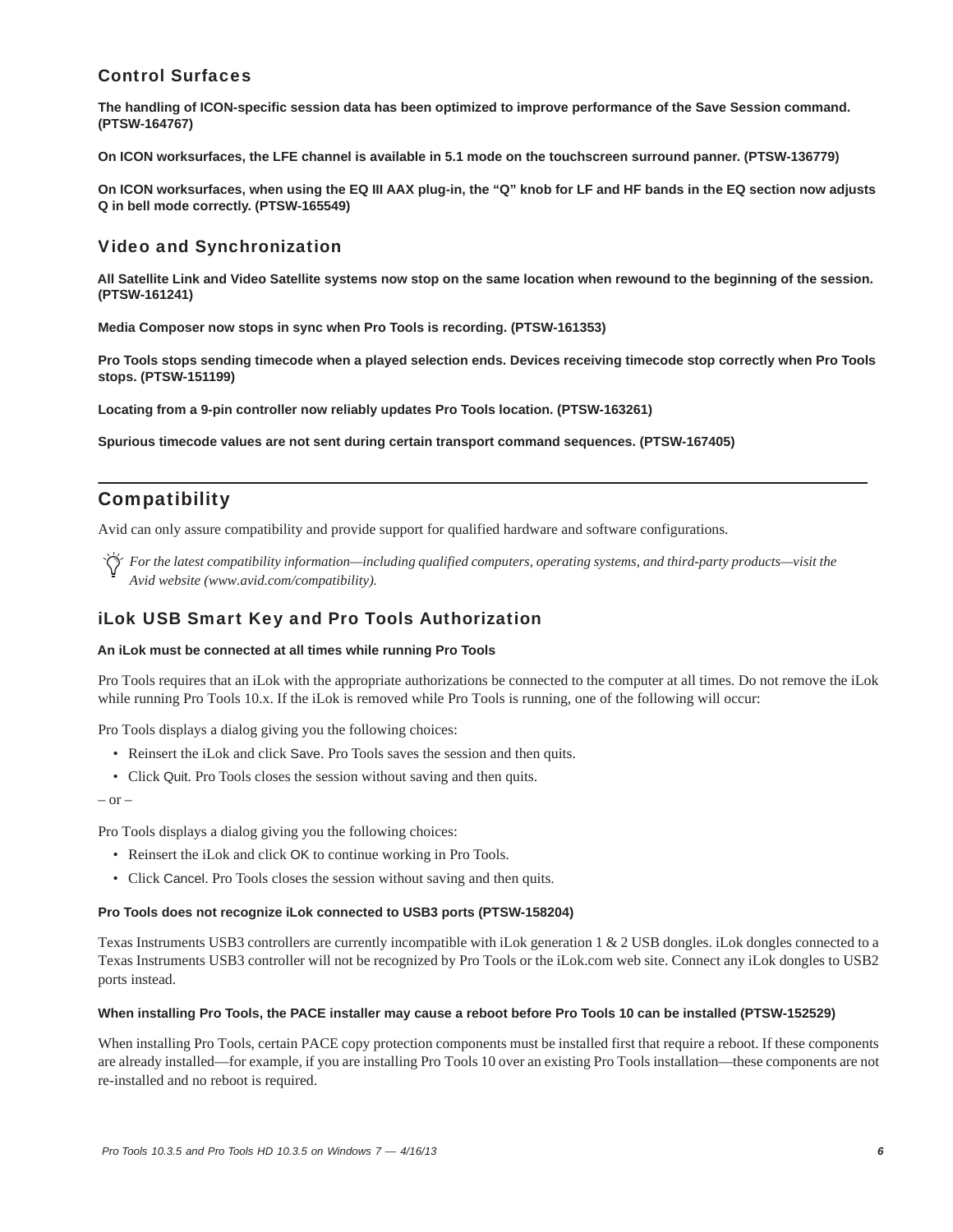### **Installing 9.x device drivers after installing Pro Tools 10 causes PACE driver incompatibility (PTSW-153187)**

If you install version 9.x device drivers after installing Pro Tools 10, older PACE InterLok drivers will overwrite the newer Pro Tools 10 PACE License Support drivers. This will cause errors when Pro Tools launches and may result in the device not being recognized. If this occurs, uninstall the version 9.x device drivers, run the PACE License Support installer (available at http://www.ilok.com), then install the Pro Tools 10 device drivers.

# Plug-Ins

### **Plug-Ins Now Available in AAX Format**

With Pro Tools 10.3.3 and higher, the following plug-ins are available in AAX format and installed with Pro Tools:

- $\bullet$  InTune (DSP & Native)
- Eleven (DSP & Native): If you currently own the Eleven plug-in (.dpm version) the new AAX version is installed.

### **Mixer and Elastic Audio plug-ins from lower versions of Pro Tools are not compatible with Pro Tools 10 (PTSW-136983)**

The Mixer and Elastic Audio Plug-ins from lower versions of Pro Tools are not compatible with Pro Tools 10.x. If you encounter an error indicating that these plug-ins are corrupted please re-run the Pro Tools 10 installer to ensure that the correct plug-ins are installed.

# General Compatibility

### **Automatic Update Notification will not connect through a proxy server that requires authentication (108837)**

Software Updater will not find an active internet connection when behind a proxy server that requires authentication to gain internet access. To work around this, the client machine with Software Updater needs to be moved out from behind the proxy or the proxy needs to allow HTTP access via port 80 without requiring authentication.

### **Aero causes errors at lower HW Buffer sizes (103563)**

With Aero enabled in Windows, Pro Tools will not play back without errors at HW Buffer sizes of 128 and below. Turn off Aero if you want to use lower HW Buffer sizes.

### **On systems with Avid Mojo and Magma Expansion Chassis, changing track output assignments takes a long time (102062)**

If your Pro Tools system uses a Mojo and a Magma PE6R4 expansion chassis, changing track output assignments can take between 4–8 seconds with a 24-bit, 96 kHz session. Pro Tools systems with a Mojo and other expansion chassis may also exhibit this behavior. In contrast, changing track input assignments, as well as deactivating and reactivating a track occurs almost immediately.

### **When installing Mbox family drivers, a warning appears indicating that there is not enough space available on the DVD drive (PTSW-158731)**

When installing Mbox drivers, if you encounter a warning that not enough space is available on the DVD drive, you can temporarily disable your DVD drive, install the drivers, and then re-enable the DVD drive.

### **To disable the DVD drive:**

- **1** From the Start Menu, Right Click on Computer.
- **2** Choose Manage.
- **3** Click Device Manager.
- **4** Expand the DVD/CD-ROM drives by clicking the reveal triangle.
- **5** Right-Click on the DVD drive that appears.
- **6** Choose Disable.

### **VENUE FWx for FOH Rack, Mix Rack and SC48 is not supported in Pro Tools 10 (PTSW-151588)**

The initial release of Pro Tools 10 does not offer driver support for the VENUE FWx FireWire Option card compatible with VENUE FOH Rack, Mix Rack and SC48. Customers with these systems should continue to use Pro Tools 9 until further notice.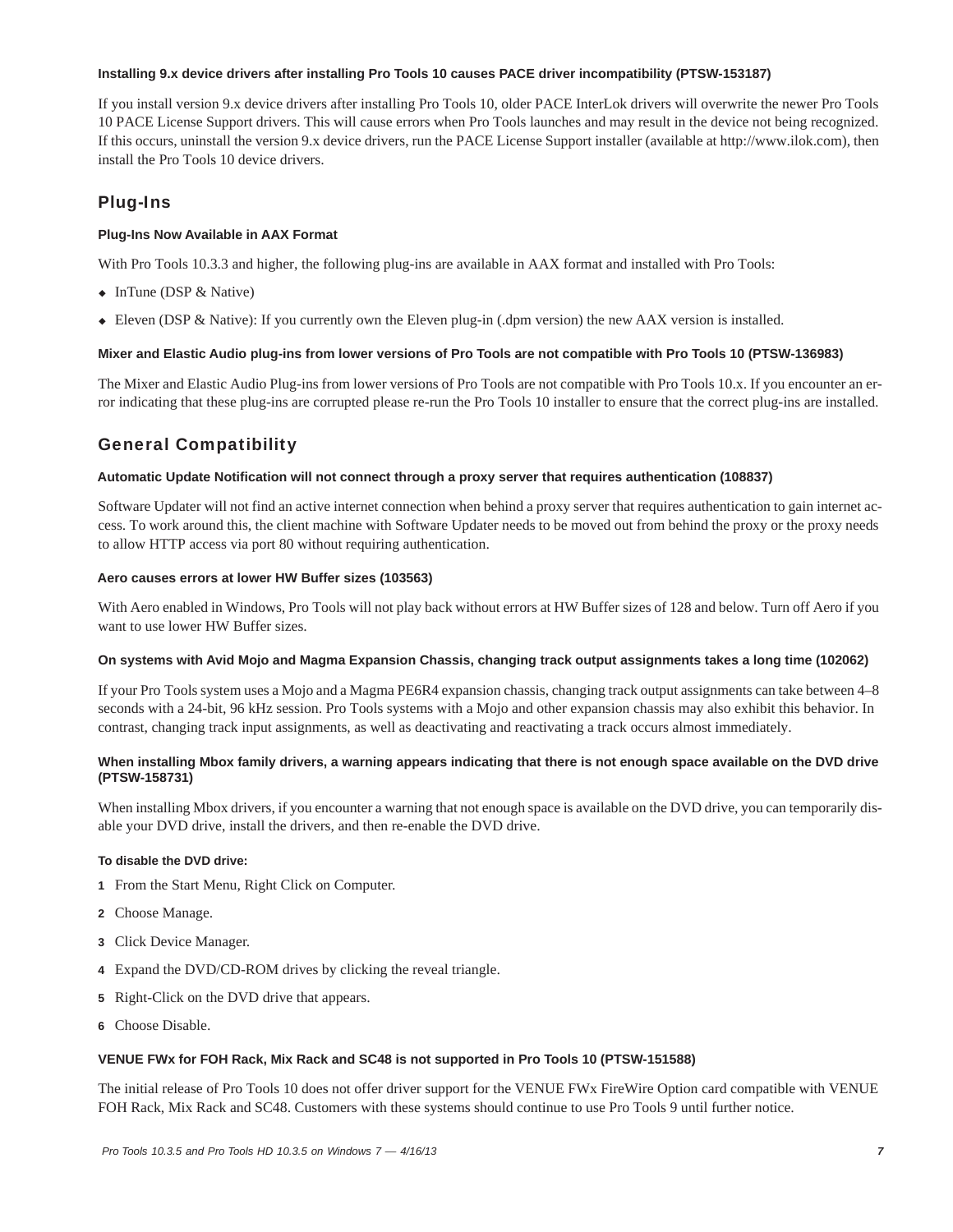### **VENUE systems with two HDx Option cards may not be recognized by Pro Tools HD Native systems (PTSW-142834)**

If a second HDx Option card is installed in a VENUE system, it may cause both HDx cards not to be recognized by Pro Tools on HD Native. A single VENUE HDx Option card is recognized properly by Pro Tools on HD Native, so for consistent performance it may be necessary to de-install the second HDx card.

# HyperControl Support

Pro Tools 10.3.3 and higher add HyperControl support for the M-Audio Axiom AIR Mini 32 keyboard.

# Support for Gobbler Collaboration and Backup Tool

Pro Tools 10.3.3 and higher add integrated support for Send to Gobbler workflows. Gobbler is a cloud-based backup, transfer, and collaboration tool for managing audio projects and their media assets. Pro Tools integrates with Gobbler to send Pro Tools sessions and audio files to collaborators over the Internet. When installed, the Gobbler application can be configured to scan your system to locate and automatically back up your Pro Tools sessions and associated media files. If you do not have an account, you can create one for free.

Pro Tools lets you send your Pro Tools session and associated media with Gobbler using the Send to Gobbler command (File > Send To > Gobbler). You can also send individual audio files using the Share With Gobbler command in either the Pro Tools Bounce To Disk dialog or the Export Selected dialog.

For more information about using Send To Gobbler and Share With Gobbler commands in Pro Tools, refer to the Pro Tools Reference Guide.

For more information about Gobbler, visit www.gobbler.com.

# Known Issues

The following sections document known issues you may encounter when using Pro Tools 10.3 and Pro Tools HD 10.3, along with workarounds if they exist.

*For known issues specific to any of the software options for Pro Tools HD, see the Satellite Link Read Me, the Video Satellite Read Me, or the Video Satellite LE Read Me.*

# General Pro Tools Issues

### **Clicking on a Pro Tools window that may be visible will not always bring Pro Tools to the foreground, especially if a process is running in Pro Tools (such as Bounce to Disk)**

If Pro Tools is not the foreground application, you can bring it to the foreground by doing one of the following:

- Click the Pro Tools icon in the Windows Taskbar.
- Press the Start+Tab keys to bring the Pro Tools application to the front.

### **Pro Tools does not launch (58531)**

Pro Tools will not launch if hardware drivers are not installed or if there are no Inputs or Outputs set in the Control Panel for your audio interface. If Pro Tools does not launch, be sure the drivers for your audio interface were installed before Pro Tools installation. For M-Audio and some third-party interfaces, if the drivers are already installed, go to the Control Panel for your audio interface and make sure either the Analog or S/PDIF Inputs and Outputs are enabled.

### **Session templates retain I/O settings and some preferences, display settings, and window layouts (111605)**

Pro Tools session templates retain the I/O settings and some of the preferences, display settings, and window layouts from the system on which the template was created. Consequently, created a new session based on a template restores several session properties from the original system. These properties are retained by Pro Tools until you change them or another session or template is opened that replaces them. This also means that if a new blank session is created after using a template, the properties from the template will be used for the new session.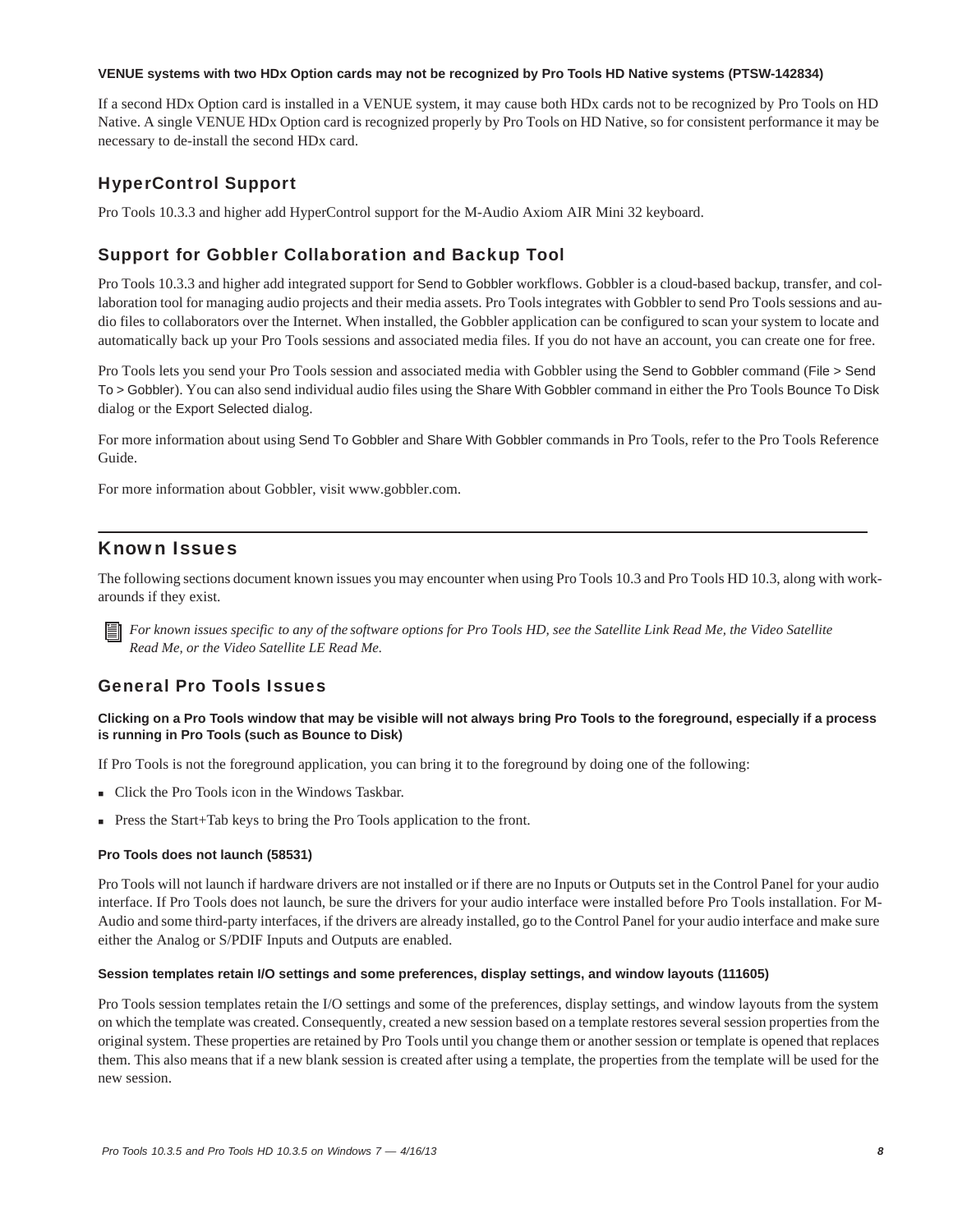The properties retained from templates include default track height, view settings, window size and position, and I/O Setup. You can update templates by making the desired changes, using the File > Save as Template command (be sure to select the "Install template in system" option), and then selecting the template you want to replace.

### **Trying to load a session from an unmapped network drive results in the error: "Pro Tools application has stopped working" (PTSW-125913)**

When trying to load a session from an unmapped network drive, the error "Pro Tools Application has stopped working" will occur. To avoid this problem, be sure to map the network drive to a drive letter, set up the drive as transfer volume, and then open the session.

### **Synchronizing to external clock with a different sample rate from the session results in the following error: "The current playback engine does not support a sample rate of 44.1 kHz" (PTSW-127065)**

In certain circumstances, attempting to synchronize to an external clock that has a different sample rate than the session may result in the following error: "The current playback engine does not support a sample rate of 44.1 kHz." If this happens, correct the sample rate mismatch and re-select the correct clock rate.

### **Default drive defragmenting task corrupts audio files (PTSW-47104)**

If Pro Tools is allowed to sit open and idle after 12:00 AM on Wednesdays, Windows will run a scheduled disk defragmentation task at 1AM which can result in corrupted session or audio data. Avid recommends either disabling the scheduled disk defragmentation task or making sure Pro Tools is not open if a scheduled disk defragmentation task is pending.

### **Windows 7 Systems do not support double-clicking to launch Pro Tools session or installer on external FireWire HFS+ drive (PTSW-35457)**

On Windows 7 systems, if the session or installer is located on an external FireWire HFS+ drive, you cannot double-click on it to launch the session or installer. To launch a Pro Tools session located on an HFS+ drive, launch Pro Tools first, and then use the Open Session command in the File menu to open your session. For Pro Tools installation, copy the installer onto an internal drive, and run the installer from there.

### **Session Notes dialog frequently appears when opening sessions (PTSW-163563)**

The Session Notes dialog frequently appears when opening sessions, but only reports that some paths are unavailable. You should be able dismiss the dialog and playback the session without incident, but you may want to check your I/O Setup to insure that only valid paths are configured.

### **Windows erroneously reports that Pro Tools has stopped responding**

Clicking on the splash screen while Pro Tools is launching can result in a Windows error stating that Pro Tools has stopped responding. Pro Tools is actually still loading normally and will finish launching if you just don't do anything or if you click "Wait for the Program to Respond."

### **Using the Save Copy In command to save to session formats lower than Pro Tools 10 converts all audio for sessions with interleaved files (PTSW-152737)**

When saving a Pro Tools 10.x session that has a mix of interleaved and non-interleaved (multi-mono) audio files to a lower session format (such as Pro Tools 7–9 ".ptf"), all audio files are converted (even if they are not interleaved).

### **Opening sessions created with Pro Tools 7.4 or lower (PTSW-47133)**

When opening sessions created with Pro Tools 7.4 or lower in Pro Tools 8.0 or higher, all waveform overviews are recalculated. This is because Pro Tools now features 16-bit waveform overviews, so all old 8-bit overviews will need to be recalculated. This recalculation only needs to happen once.

### **Automation is replaced instead of overlaid when using Adjust Session Start Time to Match Source Start Time when importing session data (PTSW-149273)**

Automation can sometimes be replaced instead of overlaid when using Adjust Session Start Time to Match Source Start Time when importing session data. This issue may occur if the source session start time (of the session being imported) is earlier than the current session start time. This issue can be avoided if you instead import the session data from the session with the later start time into the session with the earlier start time. You must also not enable the Adjust Session Start Time to Match Source Start Time option, and select Maintain Absolute when prompted.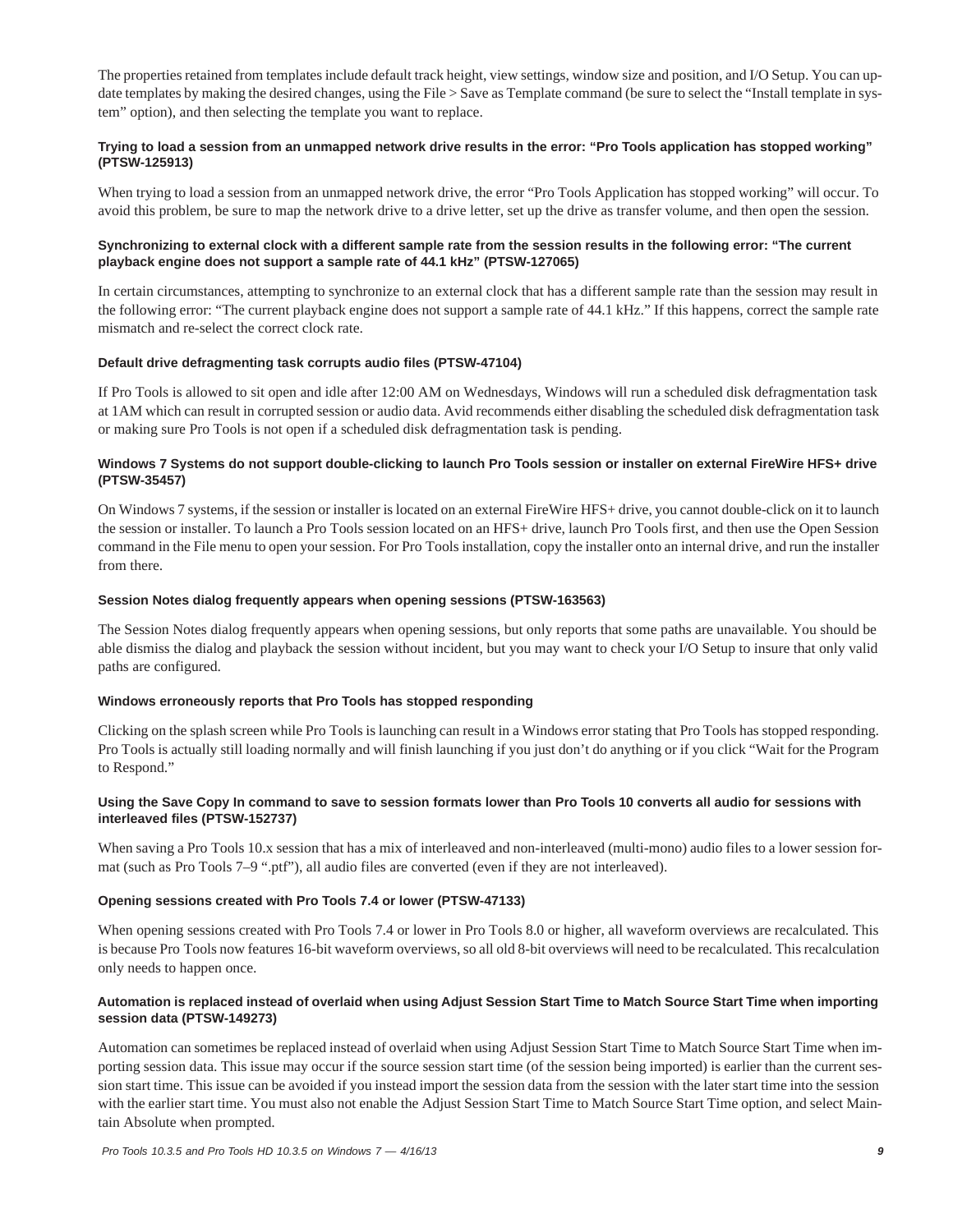### **Possible performance issues with new waveform overviews (PTSW-21224 and PTSW-21040)**

Calculating waveform overviews in Pro Tools 8.0 or higher may cause some one time issues with various operations. Once the overviews are calculated, system performance will return to normal. Areas where you may notice this are:

- Legacy Sessions (110041)—When opening Legacy Pro Tools sessions (lower than 8.0) for the first time, if you immediately start playback, you may encounter various errors advising you to increase the H/W Buffer size, or to delete tracks, or to remove some RTAS plug-ins. This is due to the fact that Pro Tools is re-calculating of the session's waveform overviews in the background. Pausing this task in task manager, or waiting until this task is complete, will resolve the issue. Once the waveform is calculated, you will not experience this issue again.
- Playback of Newly Created Clips (106801 and 106577)—You may notice a slight drop in normal playback performance immediately following a record take or after creating or importing new clips. This is due to the fact that Pro tools is calculating waveform overviews in the background, and is mostly only encountered when recording or creating many clips with long durations. Pausing this task in task manager, or waiting until this task is complete, will resolve the issue. Once the waveform is calculated, your session playback performance will return to expected levels.

### **Waveform overviews disappear after editing metadata from the Workspace browser (PTSW-153258)**

If you edit metadata from the Workspace browser, audio waveform overviews may disappear from the Edit window. If this occurs, recalculate the waveforms or close and reopen the session. To avoid this issue, edit metadata from the Project browser instead of the Workspace browser.

### **Start+L launches the Switch Admin User prompt instead of nudging cursor to the left (PTSW-17100)**

Start+L Key launches the Switch Admin User prompt instead of nudging the cursor to the left. As a workaround, enable Keyboard Focus (A...Z) and use the L key.

### **CPU Usage Limit may be reached when Error Suppression is enabled (PTSW-50339)**

When enabling Error Suppression at CPU Usage Limit 85% or higher, it may be possible to overload your computer to a point at which it is no longer recoverable. To avoid this state, keep your CPU Usage Limit set to 80% or lower when Error Suppression is enabled.

### **Screen redraw may slow down at higher CPU Usage Limit settings when RTAS Error Suppression is on (PTSW-50069)**

In some cases, you may experience a slowdown in screen redraw or background CPU tasks when RTAS Error Suppression is engaged and the CPU Usage Limit is set to 85 percent or above. If you encounter this behavior while using RTAS Error Suppression, open the Playback Engine Dialog and lower the CPU Usage Limit by 5 to 10 percent.

### **Scrubbing audio is offset by the overall system delay when Automatic Delay Compensation is enabled (PTSW-150138)**

With Automation Delay Compensation enabled, when scrubbing audio the output is offset by the overall system delay (displayed in the Session Setup Window). Large system delays cause a noticeable offset. To avoid this issue, you can disable Automatic Delay Compensation when you want to scrub audio for editing.

### **DestructivePunch may not behave correctly when using Automatic Delay Compensation (PTSW-157282)**

When using the Maximum amount of Delay Compensation, DestructivePunch may not behave correctly. To avoid this issue, do not use DestructivePunch with system delays over 4,096 samples at 48 kHz, 8,192 samples at 96 kHz, or 16,384 samples at 192 kHz.

### **Audio clips on tick-based tracks do not play at the correct tempo after opening a Reason song with a different tempo (PTSW-34086)**

Audio clips on tick-based tracks do not play at the correct tempo after opening a Reason song with a tempo that is different from the one in your session. To correct this, make any tempo change via the Conductor track or the Manual Tempo input and the clips will play back correctly.

### **–9128 or –6031 DAE errors when using Sibelius 7 as a ReWire client with Pro Tools (PTSW-148554 and PTSW-149809)**

If you encounter –9128 or –6031 DAE Errors when using Sibelius 7 as a ReWire client with Pro Tools, try increasing the Hardware Buffer Size to 1024 samples in the Pro Tools Playback Engine (Setup > Playback Engine).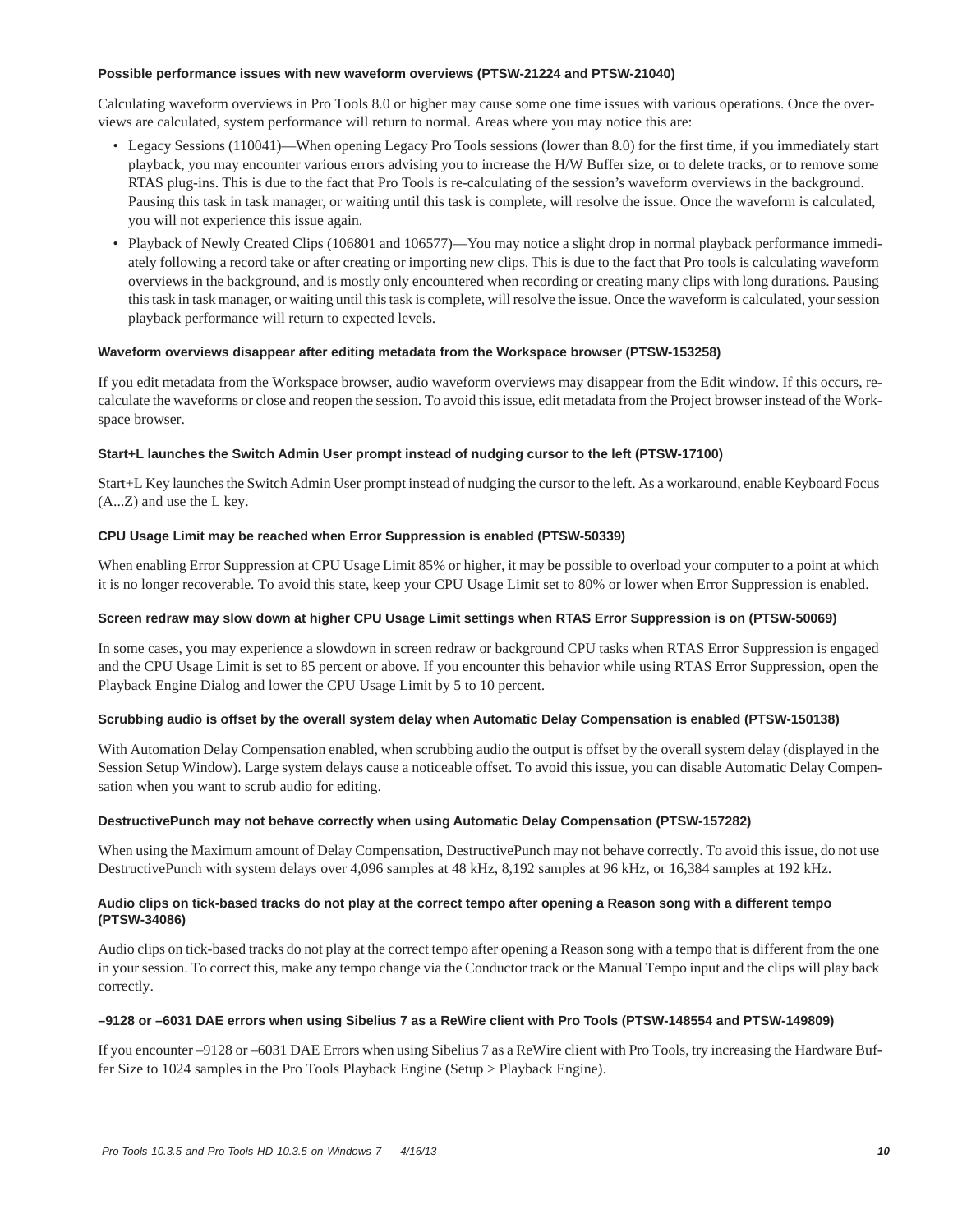### **Cannot run Reason or Record as ReWire clients if they have not first been launched and set up as a standalone application (PTSW-133070)**

Reason and Record need to be launched and setup as a stand-alone applications before running them as a ReWire clients with Pro Tools. Do the following:

- Launch Reason or Record in stand-alone mode and follow the on-screen instructions.
- Quit Reason or Record.
- Launch Pro Tools and insert Reason or Record as a ReWire plug-in on an audio, Auxiliary Input, or Instrument track.

#### **Scrub does not work when Input Only monitor mode Is active and a track Is record-enabled (59380)**

When Input Only Monitor mode is active and another track is record enabled, tracks will not scrub.

### **When importing audio from a network share, "file is unreadable" or other errors occur (PTSW-149570)**

When importing an audio file from a network share using the Import Audio dialog or a direct shortcut to the share, Pro Tools may display an error such as "The audio file is unreadable by Pro Tools" or "The mp3 cannot be imported because Quicktime is not installed," even though QuickTime is installed on the system. If this occurs, map a drive letter to the network share and use the drive letter in the Import Audio dialog to navigate to the audio file.

### **Importing MP3 or MP4 files without QuickTime installed (PTSW-61863)**

If Pro Tools has been run on a system on which QuickTime was not present, but then QuickTime is installed later, there is the possibility that Pro Tools has indexed QuickTime files as "Unknown." These files will remain as unknown even after QuickTime has been installed. If this occurs, either delete DigiBase Database files and try again, or navigate in the browser to any "Unknown" QT file and select "Update Database for Selected."

Conversely, if Pro Tools has been run on a system with QuickTime present, but then QuickTime is uninstalled, there is the possibility that QuickTime files have been indexed as known audio file types that can no longer be understood by Pro Tools since QuickTime is now absent. If this occurs, delete all database files and try again.

### **Pro Tools is not compatible with surround audio in QuickTime movies (67350, 67351, 67353)**

QuickTime 7 introduced the ability for QuickTime movies to have surround audio. Currently, Pro Tools is not compatible with Quick-Time movies that have more than two channels of audio. Pro Tools cannot import from, or bounce to, multi-channel QuickTime movies. Also, the audio in multi-channel QuickTime movies is not recognized in the Workspace browser.

### **Some QuickTime audio formats cannot be imported (58792, 73064)**

The audio from QuickTime movies with Apple Lossless or AMR audio compression cannot be imported into Pro Tools. Use QuickTime Pro or another application to convert the audio to another format prior to import.

### **Apple lossless codec is not supported for Bounce to QuickTime Movie (75224)**

Pro Tools 7.3 and higher does not support the Apple Lossless audio codec. Choosing it from the Bounce to QuickTime Movie Audio Compression dialog will result in a movie without usable audio.

### **Bounce window appears to freeze during Bounce to Disk (PTSW-132540)**

With some Pro Tools audio interfaces (such as Eleven Rack) and some M-Audio devices (such as Fast Track Pro), the Bounce window appears to freeze during Bounce. While the window appears to not be working, but in fact the Bounce will complete successfully if you allow it enough time to finish. To avoid this issue entirely, make sure that your audio interface is not selected as the default output device in the Windows control panel.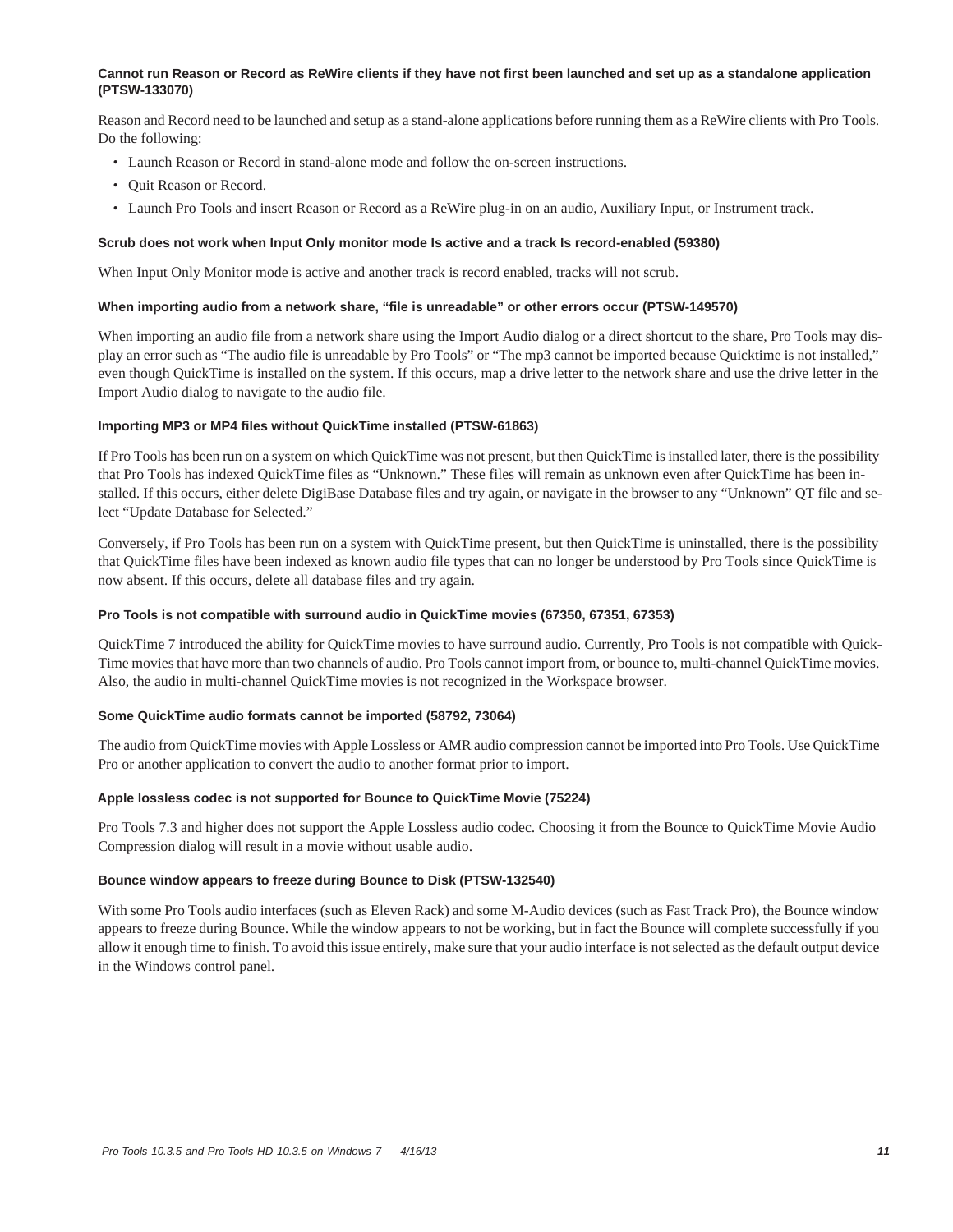### **Issues with Kensington mouse and drivers**

The following may occur when using a Kensington mouse with Pro Tools:

- Alt key sticks when Zooming (61823)
- Stuck Shift Key (62376)
- Stuck Control Key (61830, 62066, 61980, 61988, 62348, and 62559).

To clear stuck keys, press them again. If problems continue, try removing the Kensington drivers.

### **Accessing Playback Engine after opening a recovered session (54319)**

A recovered session from the "Session File Backups" folder must first be saved with a new session name before it is possible to access the Playback Engine dialog.

### **Error message "Could Not Complete Your Request because the System Cannot Find the File Specified (2)" (50454 and #50457)**

This message can appear while logged into a non-administrative account and doing either of the following:

- Performing destructive AudioSuite processing
- Locking files in the Workspace browser

This is possibly because the audio file has read-only permissions. In order to correct this, you must be able to log into an administrative account in Windows and change the permissions of the audio file so you have full read and write access to the audio file. If you do not have administrative access of the computer, then you must either contact the administrator of the computer to resolve this problem, or use the File > Save Copy In command to create a copy of the session with all of its audio files.

#### **Recalculating overviews while logged into a non-administrative account (50537)**

Recalculating overviews of audio files while logged into a Non Administrative account may cause the following error in the Task window in Pro Tools: "Access denied. (5)." This is probably caused by the audio files having read-only permissions.

In order to correct this, you must be able to log into an administrative account in Windows and change the permissions of the audio file so you have full access to the audio file. If you do not have administrative access of the computer, then you must either contact the administrator of the computer to resolve this problem, or use the File > Save Copy In command to create a copy of the session with all of its audio files.

#### **Performing commands that require saving a session on a non-administrative account (53335)**

When logged in as non-administrative user, and opening a session which was copied from CD-ROM (or external hard drive) onto the system, executing any command which causes Pro Tools to save the session will cause the Access to be denied. To resolve this problem, first save the session using File > Save As or File > Save Copy In.

### **Groove Templates (43997)**

Pro Tools will be unable to retrieve custom Groove Templates that are saved in an incorrect directory. Groove Templates should be saved only within the "Grooves" folder.

### **Clip Groups can be dragged to tracks in Playlist view even though Clip Groups are not supported in Playlist view (PTSW-152707)**

It is possible to drag a clip group to a track in Playlist view even though clip groups are not supported in Playlist view. Normally, when switching to Playlist view from another track view, any clip groups on that track are automatically ungrouped. While clip groups dragged to tracks in Playlist view may appear to work properly, it is recommended that you ungroup them while in Playlist view to ensure proper behavior.

#### **Importing tracks with Import Session Data clears the Undo queue (51775)**

It is documented in the Pro Tools Reference Guide that importing tracks through Import Session Data clears the Undo queue. More specifically, the Undo queue gets cleared when Main Playlist Option is set to "Import - Replace existing playlists." The Undo queue does not get cleared if the option is set to "Import - Overlay new on existing playlists" or "Do Not Import."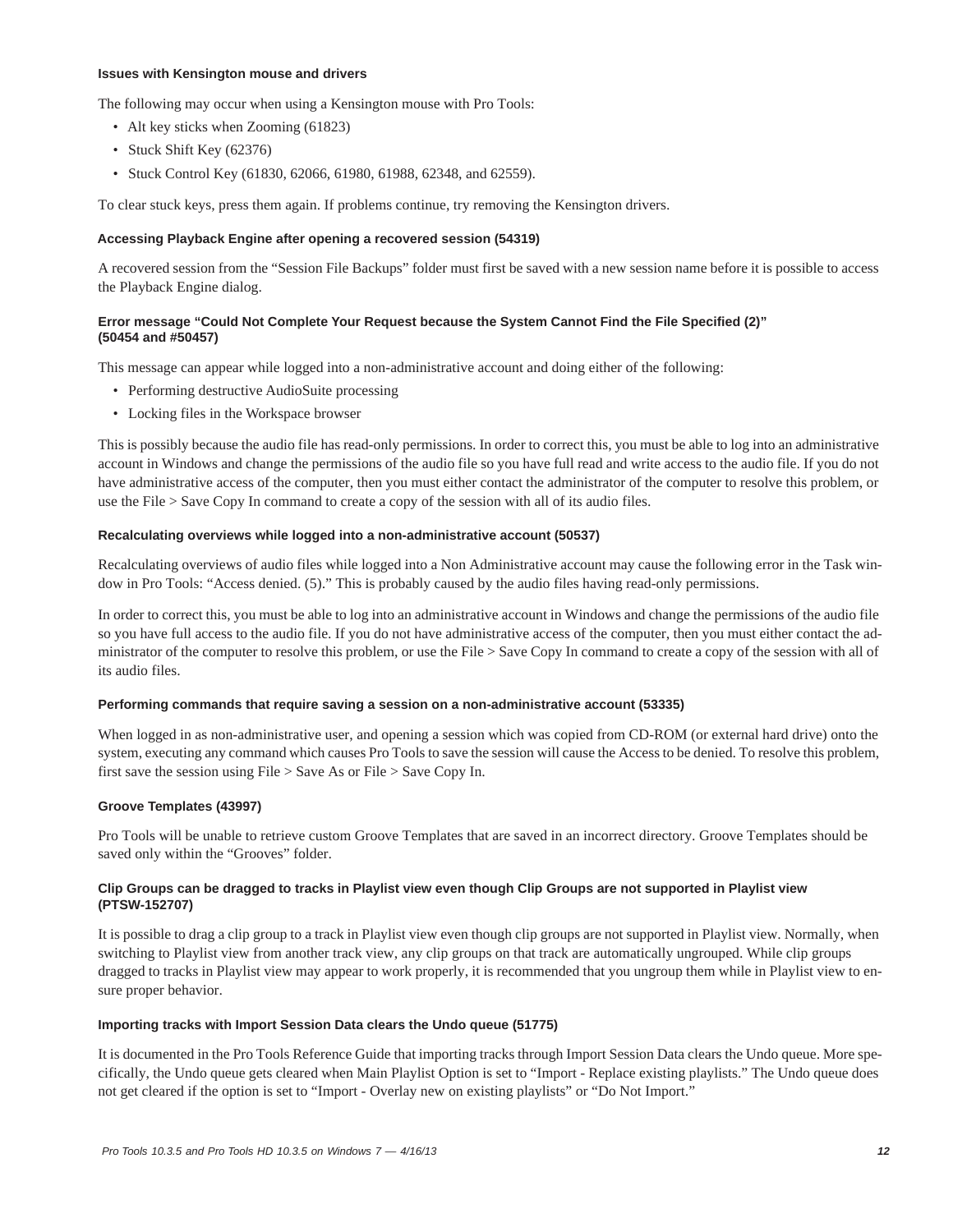### **Intermittent Shuttle Lock commands ignored (47155)**

Shuttle Lock commands are occasionally ignored. Click once on the Transport pop-up and the functionality will return.

### **Automation window update when writing automation (PTSW-46747)**

When writing automation on Volume, Pan, and so on, the corresponding buttons in the Automation window provide no indication that automation on the related control is being written. You will need to observe the automation buttons on tracks in Mix or Edit windows to see an indication that automation is being written.

### **With the Pro Tools Web browser, links to external sites do not work as expected (PTSW-145325)**

In the Pro Tools Web browser, navigating to external sites using links from Avid web pages (such as links to social networks like Facebook and LinkedIn) may not work as expected. For the sake of security, the Pro Tools Web browser is restricted to avid.com pages. If you want to browse sites other than avid.com, or share avid.com pages with friends, use the Launch Page in External Browser feature to view the page in your default Web browser and navigate from there.

### **If you connect to Gobbler successfully, then quit Gobbler, Pro Tools continues to show connection to Gobbler (PTSW-175495)**

If you connect to Gobbler while Pro Tools is running, and then quit Gobbler while Pro Tools is still running, Pro Tools does not recognize that you have quit Gobbler. If you quit Gobbler while Pro Tools is running, you will have to launch the Gobbler application independently of Pro Tools.

### **If you sign into Gobbler after launching Pro Tools, it may be necessary to retry the connection to Gobbler (PTSW-174742, PTSW-175516)**

If you launch and sign into Gobbler after you have already launched Pro Tools, when you try to connect to Gobbler (by choosing the Setup > Connect to Gobbler or File > Send To > Gobbler commands, or by using the Share With Gobbler option in the Bounce To Disk or Export Selected dialogs), you may need to click Connect more than once to make the connection to Gobbler. To avoid this issue, launch and sign into Gobbler before launching Pro Tools.

# HDX Hardware Accelerated Systems

### **Pro Tools does not play back when an invalid sync source is selected on SYNC HD (Word Clock or AES/EBU) (PTSW-156651)**

When attempting to initiate playback, playback will fail if a SYNC HD is connected to an HDX card and an Avid audio interface with no connections to either the word clock or AES/EBU ports. Ensure that the clock is set to a working clock source to resolve this issue.

### **In Avid DigiTest, the reported slot number may not correspond to the physical slot number in the computer (PTSW-155373)**

In Avid DigiTest, the slot number reported for Avid HDX cards starts from 0 on up. For example, "Slot 1" does not necessarily correlate to the first physical slot in the machine. If you have an Avid HDX card that is having problems, match the Serial Number ID on the back of the card with the Serial Number ID displayed on the Slot Info page in Avid DigiTest.

### **Audio stops in certain circumstances with multi-card HDX systems (PTSW-158701 and PTSW-157600)**

Signal routing issues are known to occur with HDX systems on HP Z800 Workstations. To resolve these issues, run HP Performance Advisor software after installing Pro Tools, and load the Avid optimized settings.

### **Corrupted audio when bus recording (signal inverts every 8 samples) (PTSW-158063)**

HP Z800 workstations can drop samples while recording when an HDX card is present in PCIe Slot #3 (connected to the Southbridge). This recording problem is resolved by updating the HP Z800 to the latest BIOS (3.54). Use the HP Performance advisor to update your machine before or after installing your Avid HDX card(s).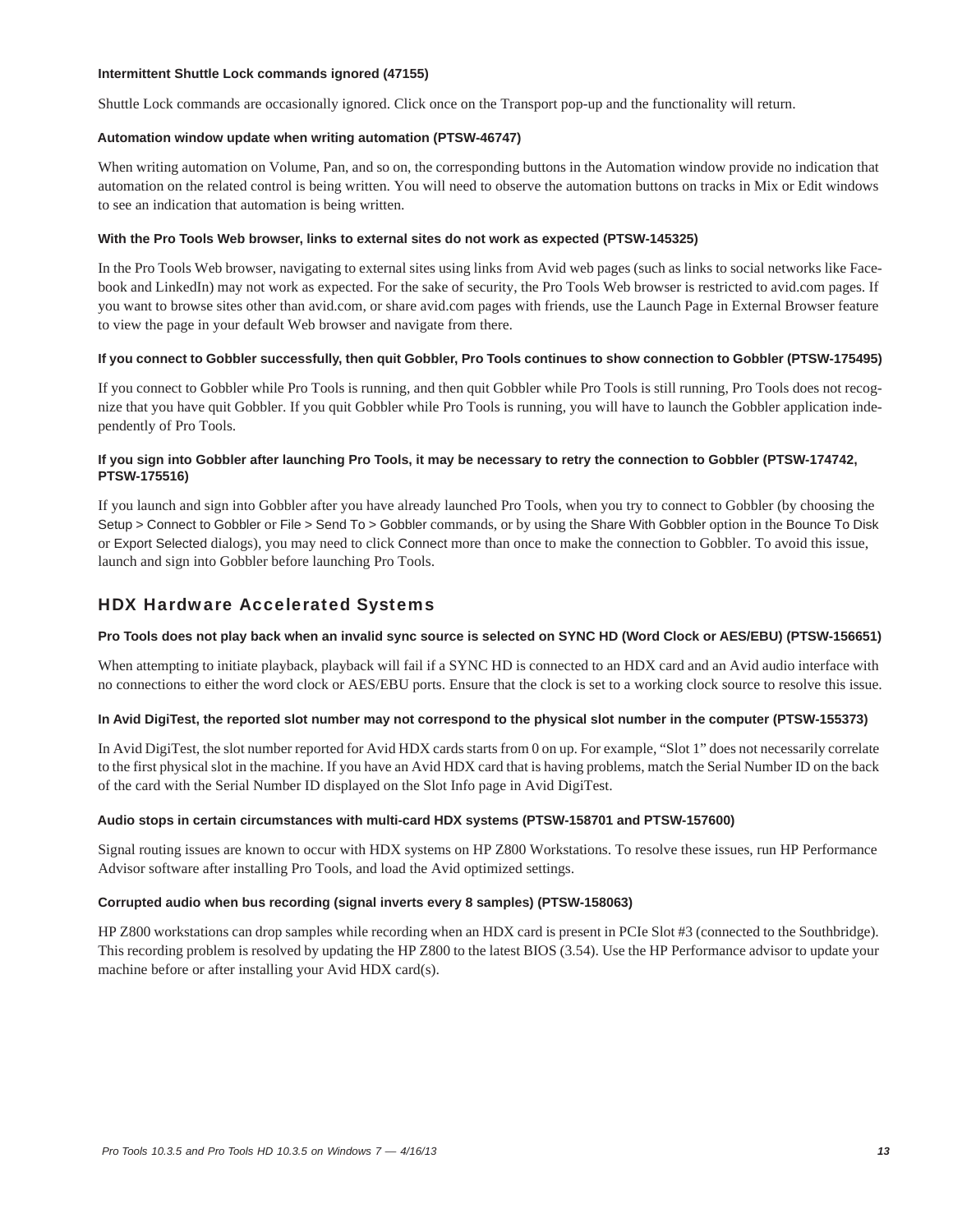# Pro Tools|HD Systems

### **Unable to open sessions created with Pro Tools 7.4 or lower that use the maximum available DSP in Pro Tools 10.x (111490)**

Since the surround mixer plug-in is installed by default with Pro Tools 10.x, some stereo sessions that use mono output paths may use a different DSP allocation than in Pro Tools 7.4 and lower. Older sessions that use mono output paths and use all of the available DSP and may not open in Pro Tools 8.0 or higher. The workaround is to remove the surround mixer plug-in from the "Plug-Ins" folder and move it to the "Plug-ins (Unused)" folder so Pro Tools does not use the surround mixer to build your mixer. This should make the necessary DSP available to open the session.

# HD Native Systems

### **Audible pops and clicks when changing buffer sizes (PTSW-125715)**

Pops and clicks may occur when changing the Hardware Buffer Size (H/W Buffer Size) in the Playback Engine dialog while monitoring live audio through HD Native hardware. Avid recommends not changing the Hardware Buffer Size while monitoring live audio to avoid this problem. If you must change the Hardware Buffer Size while monitoring live audio, be sure to lower the monitoring volume to avoid any possible damage to your speakers.

# I/O Setup

### **I/O Setup files can be saved with illegal characters when Enforce Mac/PC Compatibility option is not enabled (60730)**

When importing I/O Setup files (.pio files) from Mac sessions that were not saved with the Enable Mac/PC Compatibility option enabled, files that have illegal characters are not converted successfully—illegal characters do not get replaced with an underscore.

### **Master Faders assigned to mapped output busses function only on that specific bus, not for the output channel as a whole (PTSW-127517)**

Because a Master Fader works on a bus, not on an output path or output channel, there may be certain configurations in which the level sent to the physical I/O is not reflected on any meters in the Pro Tools application. If the configuration includes overlapping output paths or has multiple busses assigned to a single output path, the overall signal level from these combined sources (including any clipping indication) will only be displayed on the interface itself. You can avoid using multiple output paths or output busses simultaneously by routing your sources to a single mapped output bus and assign a Master Fader to that.

### **Overlapping outputs are not supported for AFL/PFL (PTSW-128167)**

While Pro Tools I/O Setup lets you select overlapping outputs for AFL/PFL monitoring, overlapping outputs are not supported for AFL/PFL monitoring. For example, if paths A 3–4 overlap the main path A 1–2, even though you can select paths A 3–4 for AFL/PFL monitoring, you won't hear anything when monitoring AFL/PFL on paths A 3–4. You can avoid this problem by using non-overlapping paths for AFL/PFL monitoring.

# File and Disk Management

### **Auto-saving with external hard drives that have little free space can result in data loss (PTSW-32369)**

When recording to hard drives that do not have much free space available and when the Auto-Save preference is turned on, it is possible to completely fill your record drives, and cause data loss. While this occurrence is rare, it can also result in external drives that will fall offline and not be able to used on the Windows system. It is recommend that you do not allow your record drives to become completely full, and that you manually back up your projects on a regular basis.

### **Pro Tools unable to relink to audio files and fade files that have illegal characters when Enforce Mac/PC Compatibility is not enabled (PTSW-57355)**

A Pro Tools session is unable to relink to audio files and fades that have illegal characters if the session was copied without the Enable Mac/PC Compatibility option enabled. The workaround is to open the DigiBase Project Browser and manually relink each file by Unique ID.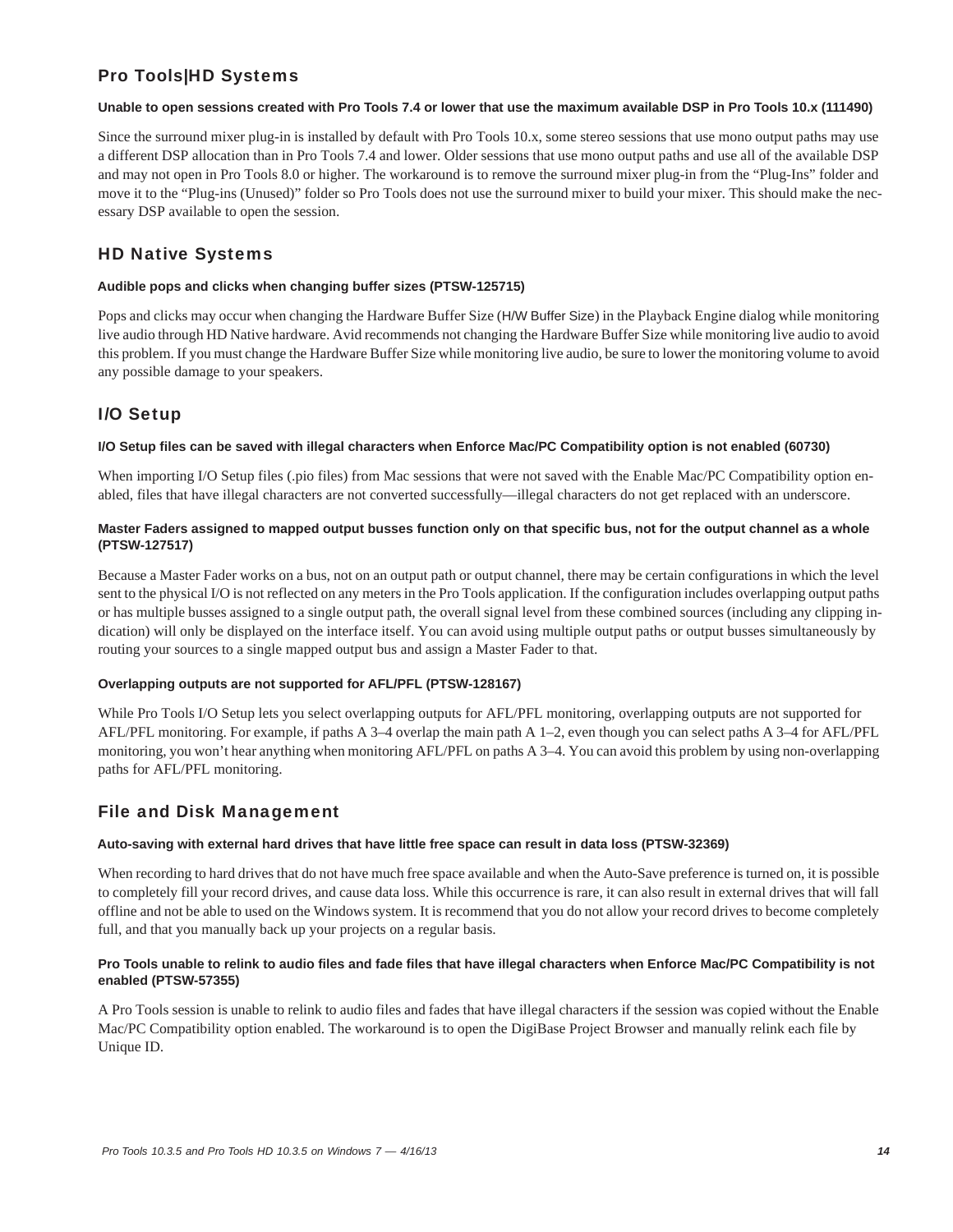### **Exporting interleaved BWF files from Pro Tools 10 and importing into Pro Tools 9.0.x and lower may cause Pro Tools to quit unexpectedly (PTSW-151579)**

When exporting any greater-than-stereo multichannel interleaved WAV (BWF) files other than 5.1 from Pro Tools 10 and then importing them into Pro Tools 9.x or lower, Pro Tools quits unexpectedly. To avoid this problem, export audio files for import into lower versions of Pro Tools in another file format (such as AIFF or multi-mono).

### **Unable to open Mac sessions from Workspace if title's illegal characters were converted to underscore symbols (60243)**

You will not be able to open a Mac session from the Workspace if the session name contains illegal characters that were converted to underscores. The workaround is to open the session using the File > Open command.

### **Missing files when opening a session that was saved using Save Copy In with Preserve Folder Hierarchy option (74454)**

The Preserve Folder Hierarchy feature is designed so that sessions with media split between multiple volumes can be easily moved between systems while retaining folder hierarchy. In order for media files to be automatically found, manually copy or create a folder at the root level of each volume with the session name that contains the Audio Files or Video Files folder. Or, manually relink to the missing files at their current location.

### **Multiple files with the same name do not relink properly when Save Copy In command is used with Preserve Folder Hierarchy option (79868)**

When saving a session copy with Preserve Folder Hierarchy checked, files with the same name may not relink properly when using Manual Relink. When opening the session copy, use Automatically Relink to locate the correct files. If the session has already been opened using Manual Relink and some files are still offline, select Relink Offline in the Project Browser to manually relink the remaining files.

### **System crash on startup with Mac-formatted FireWire drives (45288)**

After installing MacDrive, mount Mac formatted FireWire drives only after Windows has finished starting up. Starting up with FireWire drives powered on after installing MacDrive causes a system crash.

### **Disk management when using Mac-formatted drives (45459)**

You must disable the MacDrive service in order to convert or re-format an HFS+ FireWire drive to NTFS format.

#### **Loss of sharing information when unmounting drive from Pro Tools Workspace (46273)**

Information relevant to the Shared Folders and Permissions for a given drive, or the folders within it, is lost when a drive is unmounted from within a Pro Tools workspace.

#### **Sluggish performance when a mapped network drive becomes unavailable (44420)**

When using Pro Tools, make sure all mapped networks are present and available. If your computer is mapped to a network drive that becomes unavailable, Pro Tools may become sluggish.

#### **Missing files when opening a session created by a lower version of Pro Tools (37572)**

When opening some sessions created by a lower version of Pro Tools, some files may be missing. You should be able to relink these files in the Relink window by Name and Duration. In some cases Match Format may not result in found links.

### **"Access Violation" on playback of read-only sessions**

Pressing play in a session recently restored from CD-ROM may result in a dialog stating "Access Violation." This happens if the session (and its audio files) are marked with the Read-Only flag. If you do not know how to remove the Read-Only flag from your files, please consult Windows Help.

#### **Unable to create a session when navigating through the Windows 7 Libraries directory (PTSW-133266)**

When creating a session in Pro Tools, if you navigate to the location where you want to save the session through the Windows 7 Libraries directory path, you will be unable to create the session. To avoid this problem, navigate to the location where you want to save the session through another directory path, such as Drive:\Users\User Name\My Documents\... .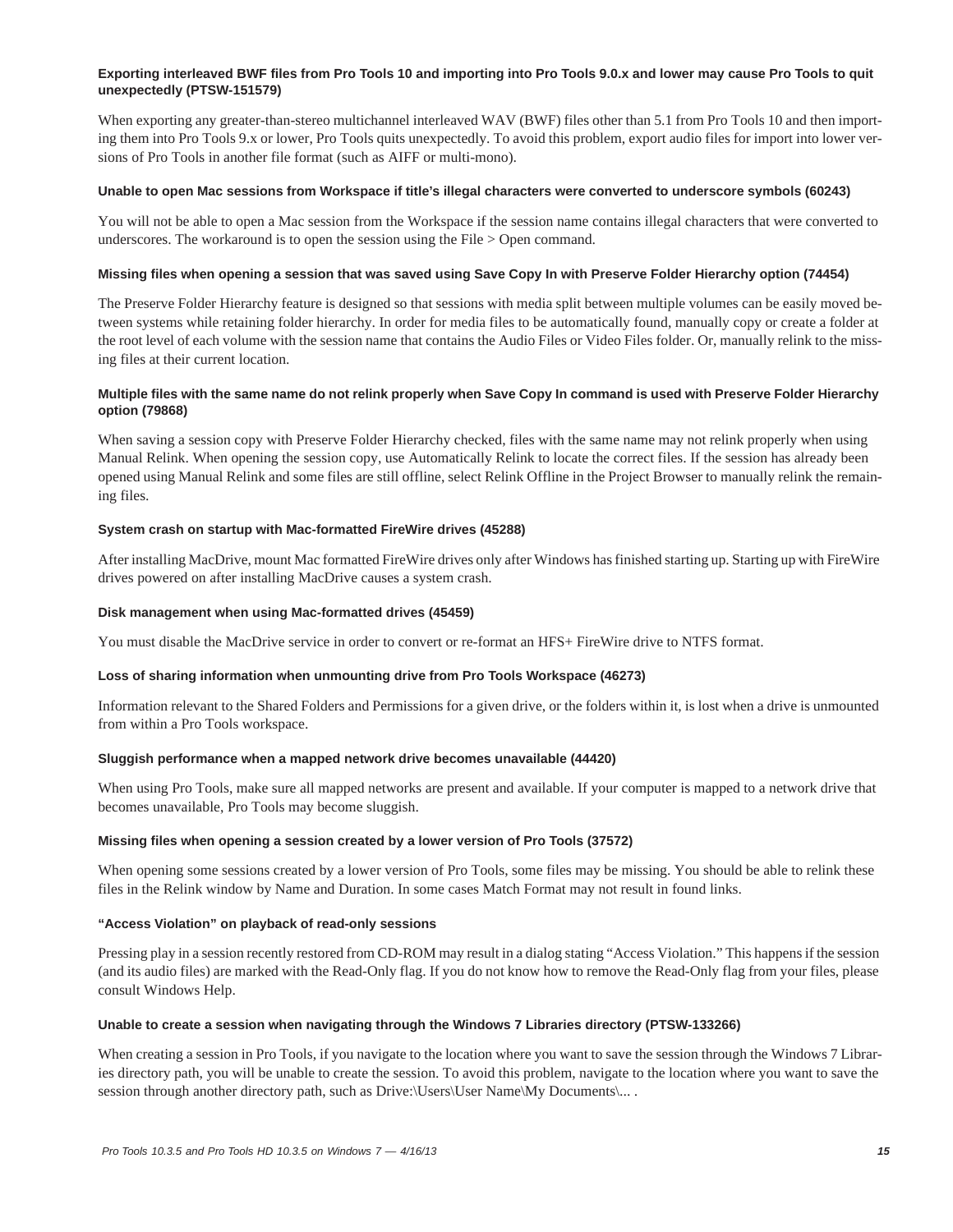# Elastic Audio

### **When opening legacy sessions (Pro Tools 9 and lower) in Pro Tools 10, any rendered Elastic Audio clips are automatically rerendered (PTSW-139989)**

Rendered Elastic Audio clips created in legacy sessions need to be re-rendered for use in Pro Tools 10. Re-render of these files occurs automatically when the session is opened in Pro Tools 10.

### **Fades on Elastic Audio-enabled tracks may not regenerate when opening sessions created with Pro Tools 10 in Pro Tools 9.0.x (PTSW-152949)**

When saving a copy of a Pro Tools 10 session to v7-v9 and opening the copy in Pro Tools 9.x, some fades might not be regenerated even if you select the option to re-generate fades without searching. If this happens, closing and re-opening the session causes the missing fades to regenerate.

### **Changes to Elastic Audio algorithms in Pro Tools 8.0 (109141)**

Several changes have been made to Elastic Audio signal processing in Pro Tools 8.0. In some cases, you may notice improvements with timing accuracy of events when time warping audio using the Polyphonic algorithm. In other cases, you may notice sustained low frequency content sounds smoother when time stretching using the Rhythmic algorithm. The X-Form algorithm was upgraded as well, and exhibits better pitch coherency on certain polyphonic audio sources. While the aim was to improve sonic performance, it is important to note that sessions using Elastic Audio processing can sound different when played in Pro Tools 8.0 than the same sessions did in Pro Tools 7.4. To reproduce Elastic Audio processing identical to Pro Tools 7.4, you can replace Elastic Audio version 8.0 with version 7.4 and commit your audio tracks if necessary. Note that version 7.4 does not support Elastic Pitch.

### **Change between Pro Tools 7.4 and 8.0 in how Transient and Warp markers affect sound quality (PTSW-20012)**

Both the Polyphonic and Rhythmic Elastic Audio algorithms rely on transient analysis to achieve optimal fidelity and timing accuracy. Reducing event sensitivity, and consequentially removing Analysis or Warp markers, may adversely affect the sound quality and timing of elastic clips. Conversely, an overabundance of Analysis markers or Warp markers, can also adversely affect sound quality. For best results, make sure that Analysis markers are reasonably correct vis a vis the musical events in an audio clip. Note that to achieve the highest sound quality, the Polyphonic algorithm in Pro Tools 8.0 and higher is more reliant upon Analysis markers than in Pro Tools 7.4.

### **Unusual audio "warble" with Polyphonic Elastic Audio (103038 and #108845)**

In some cases, some audio that is being processed with the Polyphonic Elastic Audio algorithm may sound "warbly." If this occurs, try adjusting the Window Length control in the Polyphonic Elastic Audio Plug-in window until the warble goes away. If you are opening a session that previously used the default Window Length setting in Pro Tools 7.4.x, which was 30 ms, a recommended starting point would be 40 ms. 40 ms is also the new default parameter value for the Polyphonic Elastic Audio algorithm in Pro Tools 8.0.

### **Real-Time Elastic Audio tracks do not show accurate waveforms (98343)**

When using Elastic Audio Real-Time Processing, Pro Tools displays the varispeed waveform in Waveform view no matter which algorithm you are using. This is done because all of the Elastic Audio processing is done in real-time and the waveform is a prediction of what it will sound like. Switching to Rendered mode will give you an actual representation of the audio as rendered by the algorithm you are using

### **Maintaining phase coherency with Elastic Audio pitch processing (106002)**

When there is Elastic Audio Pitch processing enabled on a track, switching from Polyphonic, Rhythmic, or X-Form to Monophonic or Varispeed can disrupt phase coherency. To preserve phase coherency in this case, be sure to clear all Elastic Audio Pitch processing from the track before switching to the Monophonic or Varispeed algorithm.

### **Certain audio files cannot be calculated or cleared of Elastic Analysis in Workspace browser (89026)**

There are some rare cases where a file will have a file suffix of a file format supported by Elastic Audio (either .WAV or .AIF), but the Pro Tools Workspace Browser will not allow calculation or clearing of elastic analysis. The browser menu items Calculate Elastic Analysis and Clear Elastic Analysis will be greyed out. In these cases, the file may actually be in a non-supported format. To check the file's format, look at the Format column in the Workspace browser. If a file format other than WAV or AIFF is shown (such as QuickTime), then the file cannot be calculated or cleared of elastic analysis. Note that these non-supported files can still be previewed in tempo, as well as elasticized once imported into a session.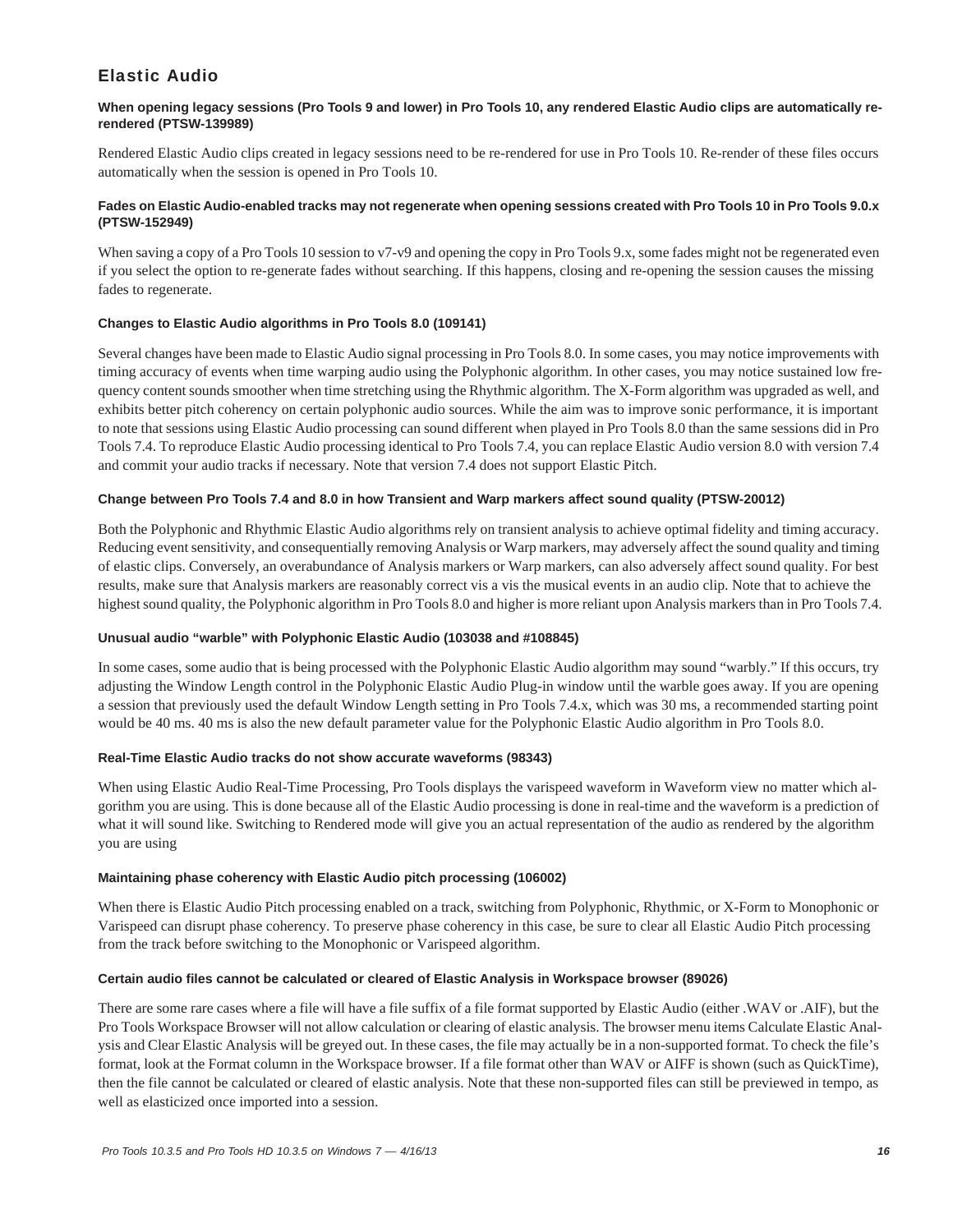### **Drift in an audio file may occur when using Elastic Audio and the Monophonic or X-Form algorithms (96151)**

Drift in an audio clip may occur when using elastic audio depending on how much the clips is expanded or compressed when using the Monophonic or X-Form algorithms. If you are using elastic audio with material that contains transient information in it that you would like to keep from drifting, you should use the Polyphonic or Rhythmic algorithms.

### **Tempo maps made from Bar|Beat marker generation in Beat Detective cause Clip Groups in Rendered mode to fall offline (97993)**

A tempo map made from Bar|Beat Marker Generation in Beat Detective will cause clip groups in Rendered mode to fall offline. The workaround is to make an edit to the offline clip and then toggle the Elastic Audio from rendered to real-time and then back to rendered.

### **Default Input Gain preference is only for Elastic Audio imported at session tempo (96725)**

The Default Input Gain preference in the Elastic Audio section of the Processing Preferences page is for Elastic Audio Imported at Session Tempo only. This preference option will not function unless Preview in Context is enabled in Workspace, and/or "Drag and Drop from Desktop Conforms To Session Tempo" is enabled in the Processing Preferences page.

### **Displayed timebase is incorrect after importing Elastic Audio tracks (111299)**

The incorrect timebase is displayed after importing Elastic Audio tracks to existing tracks with opposite timebase. You will need to manually select the correct timebase for the affected tracks.

### **Elastic Audio clips on Playlist lanes are not rendered (111882)**

In Playlists View, any Elastic Audio clips on Playlist lanes are not rendered (waveform is "off-line") when changing the track's Elastic Audio processing from Real-Time to Rendered.

### **Clip Groups containing Elastic Audio are not recognized as Elastic if the Clip Group itself has not had any Elastic functions applied (92770 and #97107)**

If a clip group contains Elastic Audio inside it, but no Elastic Audio operations have been performed on the outermost level of the clip group itself, then the clip group will not register as Elastic Audio. When used to create a new track, the track will not automatically be Elastic Audio–enabled, and the elastic audio inside the clip group will be rendered using the default Elastic Audio plug-in for the session. As a workaround, add a warp marker to the clip group to force it to register as an elastic clip. Or, create an Elastic Audio–enabled track first, then add the clip group to it.

### **Cannot import Elastic Audio tracks with the Consolidate From Source Media option (96404)**

Use Copy from Source Media to import Elastic Audio tracks.

### **Timing inaccuracy in audio files converted from CAF and MP3 with Preview In Context enabled (111064)**

Audio files converted from CAF and MP3 with Preview In Context enabled can cause timing inaccuracies (gaps in the audio and innerclip asynchronous transients issues). This is inherent with compressed file formats.

### MIDI

#### **Sibelius does not launch when using the Send to Sibelius command (PTSW-24193)**

When you first install any of the supported Sibelius packages (Sibelius, Sibelius First, or Sibelius Student), the Send to Sibelius command in Pro Tools will return a false error stating that Sibelius is not installed in the system. To avoid this problem, launch Sibelius manually and create a score document. This will only needs to be done once, after which the Send to Sibelius command should function properly.

### **When using Import Session Data on a MIDI track with Real-Time Properties enabled and set to using diatonic transposition, transposition is based on the first key signature in the session only (PTSW-49297)**

When importing session data from a session that includes multiple key signatures and a MIDI or Instrument track with the "Transpose in Key" Real-Time property enabled, the transposition will be based only on the first key in the session. This can be corrected by toggling the Real-Time Properties off and on, at which point the diatonic transposition will be correct for each key.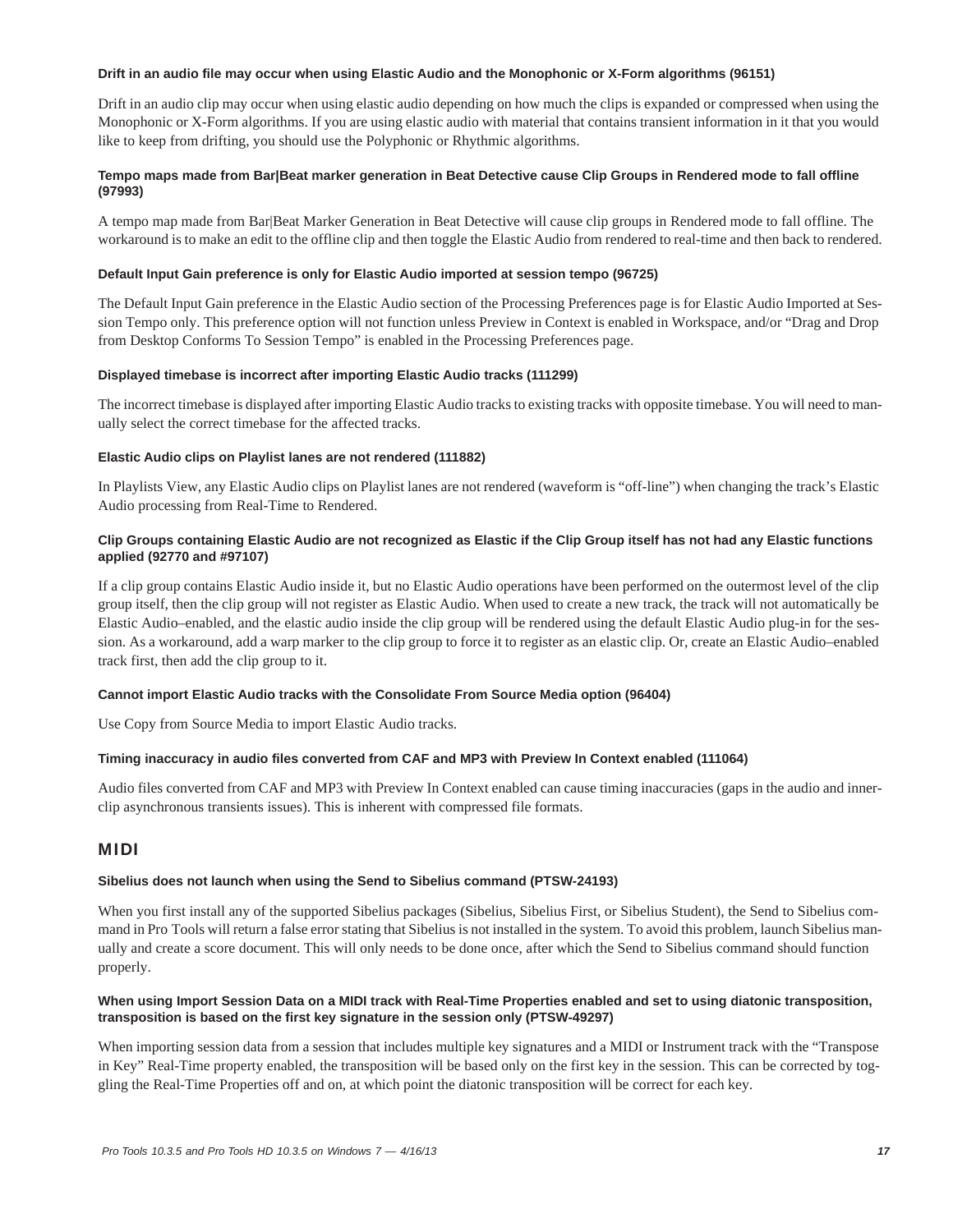### **Record-enabled MIDI or Instrument tracks play out of time when punching in (98835)**

With Delay Compensation enabled, the underlying data on MIDI or Instrument tracks plays out of time when attempting to punch-in to a record-armed MIDI or Instrument) track.

### **Unavailable MIDI input paths for MIDI and Instrument tracks are not indicated (PTSW-46839)**

The device or path name for MIDI Input on MIDI and Instrument tracks is not italicized and grayed out when opening a session on a system where the device or path are not actually present.

### **MIDI Type 1 files exported from Pro Tools 7.x and higher do not import correctly into Pro Tools 6.x (PTSW-59835)**

MIDI Type 1 files (SMF 1) exported from Pro Tools 7.x and higher are not imported properly into Pro Tools T 6.x. MIDI tracks are created correctly, but the MIDI clips are not placed in playlists. Instead, they are inserted in the Clip List only. The workaround is to drag the MIDI clips into the playlists.

# Plug-Ins

*For known issues about specific plug-ins, see the Audio Plug-ins Read Me.*

### **HD Pack, Massive Pack, Mbox Factory, and 003 Factory Plug-in bundle installers do not work on Pro Tools 10.x systems (PTSW-134351)**

If you install Pro Tools 10.x on a clean Pro Tools system, and then run HD Pack, Mbox Factory, or 003 Factory plug-in installers included with lower versions of Pro Tools (such as Pro Tools 8.0.4), they will not be able to install the bundled plug-ins as you might expect. Visit the Avid website (www.avid.com) to download the latest versions of corresponding installers included with the version of HD Pack, Massive Pack, Mbox Factory, or 003 Factory that you own. These installers have been updated to run on a Pro Tools 10.x system (as long as you have valid licences for each plug-in on your iLok).

### **Sessions saved in Pro Tools 10.0 or 10.1 with unlinked multi-mono plug-ins may open with the wrong plug-ins inserted (PTSW-163664)**

In some situations, sessions saved in Pro Tools 10.0 through 10.1 will open incorrectly. Sessions saved with unlinked, multi-mono plugins may open with the wrong plug-in on the track Insert. To resolve this issue, open the session in Pro Tools 10.2 or higher, re-insert the correct plug-in configuration if necessary, and then save the session.

#### **Pro Tools quits on launch when loading plug-ins with Internet Explorer 8 and certain plug-ins installed (PTSW-3122)**

Certain plug-ins (such as AmpFarm, EchoFarm, and MDW EQ) use copy protection that conflicts with Internet Explorer 8. This can cause Pro Tools to quit unexpectedly when loading plug-ins on launch. Either uninstall Internet Explorer 8 or the specific conflicting plug-ins. You can also check for updated versions of plug-ins online.

### **Pro Tools stops working when opening sessions using Waves v7 plug-ins (PTSW-134007)**

If Pro Tools stops working when opening sessions containing Waves v7 plug-ins, you may need to change the OS options for decimal and digit division.

#### **To change the OS options for decimal and digit division, do the following:**

- **1** Go to Start Menu > Control Panel.
- **2** Select Region and Language.
- **3** Select "Format" (or the first tab)
- **4** Click Additional Settings.
- **5** Make the following changes:
	- Decimal symbol: . (dot)
	- Digit grouping symbol: , (comma)
	- List separator: , (comma)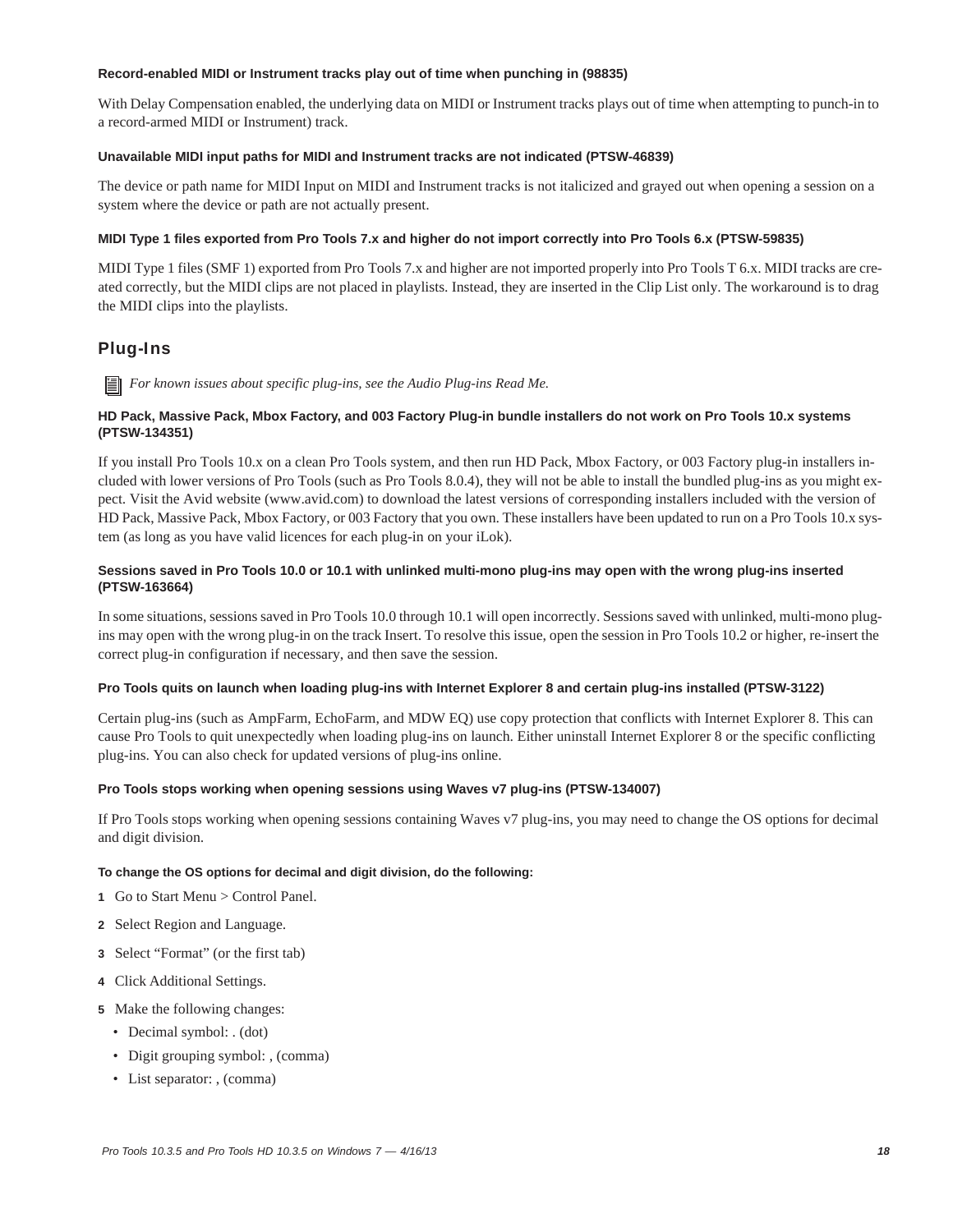### **AudioSuite and Clip Groups (PTSW-57457)**

AudioSuite plug-ins handle clip groups in the Clip List slightly differently than audio files. With audio files, an AudioSuite process can be applied to all copies of a unique audio file which appear in your session by selecting your target as Clip List in the AudioSuite plugin window and selecting Use in Playlist. However, if your target is set to Clip List in the AudioSuite plug-in window while you have a clip group selected, Pro Tools does not recognize the clip group as processable audio and will present a No Audio was Selected error. This is because a clip group is not treated as audio until it is actually used in a track.

### **To apply an AudioSuite process to all copies of a Clip Group in a session at once, do the following:**

- **1** Select the Clip Group to be processed.
- **2** From the Clip List menu, select Ungroup All. All elements of the group will remain selected.
- **3** Perform AudioSuite processing.
- **4** From the Clip List menu, select Regroup.
- **5** When prompted, select Modify to apply the AudioSuite Process to all copies of the Clip Group in the session, or Copy to apply it only to the selected Clip Group.

### **Plug-in Find and Relink with file types not supported by Pro Tools (111704)**

Find and Relink will not be triggered by plug-ins in situations where plug-ins supporting Find and Relink are missing links to file types that are not natively supported by Pro Tools (such as REX files). To have full Plug-in Find and Relink support, the file types used in plug-ins must also be supported by Pro Tools.

#### **Software instrument does not emit sound when inserted on an Instrument track or Auxiliary Input (THP-157)**

Some software instruments will not emit sounds and will not play. If this occurs, manually assign a hardware input to the Instrument track or Auxiliary Input, and/or manually assign a MIDI output to the Instrument.

### **MIDI outputs to some software synthesizer plug-ins are italicized in cross-platform sessions (54173)**

With some software synthesizers, MIDI output ports show up italicized when opening a session on a different computer platform than the session was created on until you re-assign the outputs.

#### **Pro Tools 9.0.2 or higher will not launch while loading Amp Farm plug-in (PTSW-135358)**

Pro Tools 9.0.2 or higher will not launch with Amp Farm 3.0 or lower installed. To avoid this situation, uninstall or manually remove the Amp Farm.dpm file from the Plug-Ins folder.

### **Using the Pro Tools 9.0.5 uninstaller also uninstalls Structure (PTSW-151154)**

When using the Pro Tools 9.0.5 Uninstaller to uninstall Pro Tools 9.x, the Structure plug-in is also uninstalled from your computer. To avoid this issue, do not use the Pro Tools 9.0.5 uninstaller. Select "Program and Features" in the Windows 7 Control Panel and select Avid Pro Tools for uninstall. Choose "Pro Tools Only" or "Pro Tools and Avid HD driver" for the type of uninstall. Do not select the third uninstall option as that will also remove Structure. If you encounter this issue, you will need to reinstall Structure after you install Pro Tools 10.

#### **Expired demo plug-ins**

Using a demo plug-in whose trial period has ended may result in an "Illegal Instruction Attempted" error within Pro Tools. Removing the expired demo plug-ins from your Plug-ins folder will rectify the situation.

#### **PACE InterLok plug-in authorization lost in NTFS boot drives with long names**

If your system contains one or more drive(s) formatted with NTFS, and which have drive names longer than 11 characters, corruption of InterLok plug-in authorizations may occur. In order to remedy this issue before corruption can occur, rename NTFS volumes to drive names that are 11 characters or less before installing or launching Pro Tools. Should you attempt to launch Pro Tools with NTFS drives longer than 11 characters, a dialog should appear alerting you to this fact.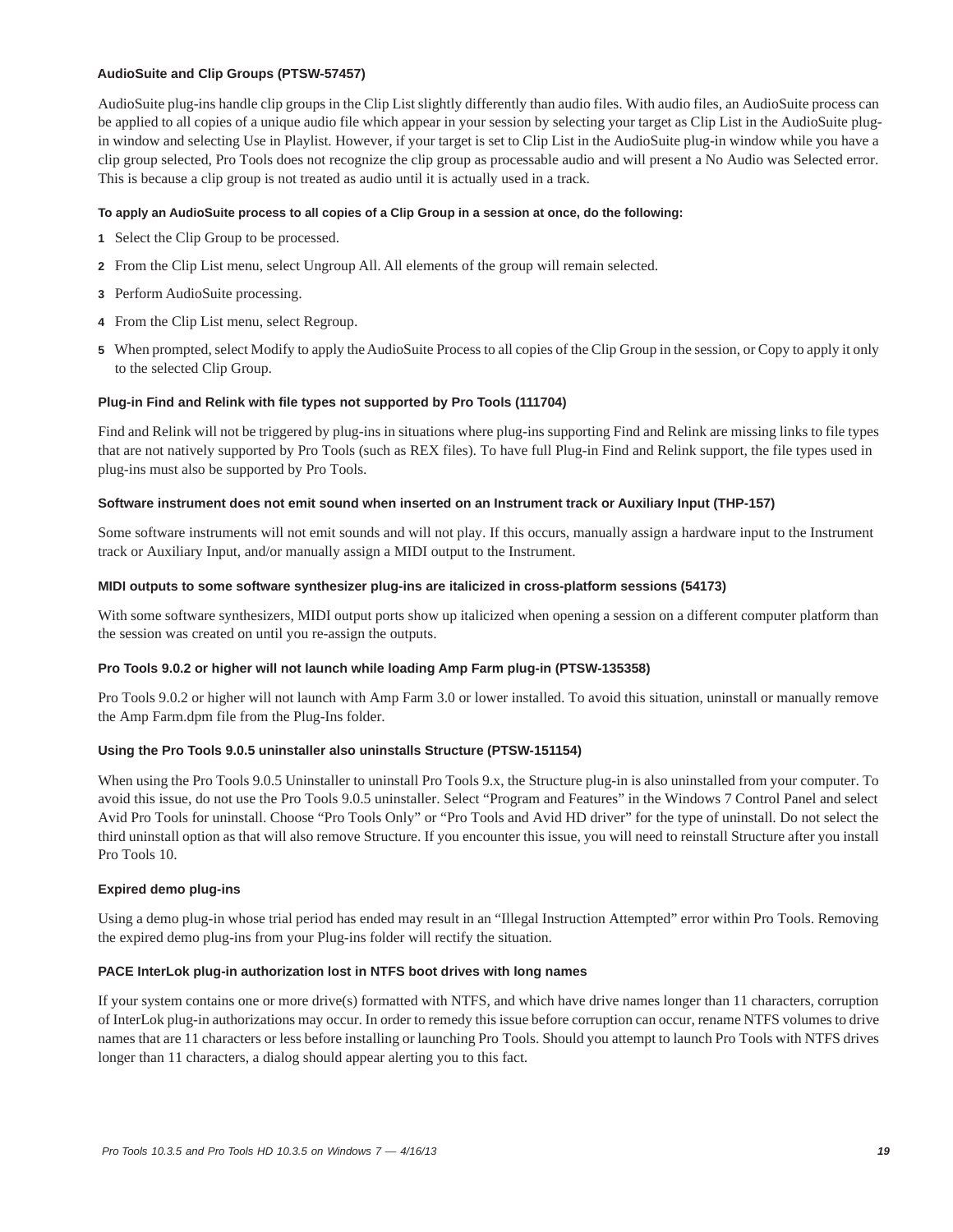### **Some plug-ins (such as D-Fi, Maxim, or BF-76) report a PACE error when launching Pro Tools (PTSW-162945)**

When installing certain device drivers (such as 003 or Digi 002), an older version of PACE may be installed that is not compatible with current Pro Tools 10 plug-ins. This can happen regardless of the order of Pro Tools and device driver installation. If any standard Avid audio plug-ins report a PACE error when launching Pro Tools, or when inserted in a Pro Tools session, quit Pro Tools and install the latest PACE drivers from http://www.ilok.com.

# Control Surfaces

### **Trim Scrub and Trim Shuttle don't work on clips with fades (PTSW-46911)**

If a clip has fades, Trim Scrub and Trim Shuttle don't work when trying to trim using a control surface. To work around this problem, remove any fades on the clip, then execute the Trim Scrub or Trim Shuttle, and then restore the fades.

### **Used HW output path indication (101095)**

In Assign Matrix, Insert mode the used HW output path will not have amber background indicating that it's already assigned after switching to a different insert on the same track.

### **Color indication on plug-in controls in Learn mode (102710)**

When a plug-in is in Learn mode and the track with this plug-in is not focused on the main ICON unit, all automation LEDs in the Plugin window will be red if the track is in one of auto write modes. This conflicts with red color indication on the Plug-in control, which is armed for mapping. The workaround is to set the track with plug-ins to Read automation mode.

### **Send/Pan mode on D-Command for Sends F–J (82871)**

In Pro Tools 7.3 and higher, if you save a session on D-Command which is in Send/Pan mode for Sends F-J, the session will open in previous versions of Pro Tools with the channel fader controlling that Send level, as if in Flip mode. To avoid this, open the same session in Pro Tools 7.4, take the session out of Send/Pan mode, and re-save the session.

### **SignalTools meter ballistics on control surfaces (74340)**

SignalTools RMS, VU, BBC, Nordic and DIN meters will display inaccurate decay times when viewed on a control surface. Unaffected types are Peak, VENUE, and Peak + RMS, which only reports the Peak meter to the control surface. The attack times of the affected meters are not affected, only the decay times. All meter types display accurately in the plug-in window.

### **Channel Strip plug-in Expander/Gate meters appear in the Compressor/Limiter meter instead of in the Expander/Gate meter in D-Control Dynamics section (Main Unit) (PTSW-150897)**

The Avid Channel Strip plug-in uses shared meters for Expander/Gate and Compressor/Limiter processing. Because of this, both Expander/Gate and Compressor/Limiter metering appear only in the Compressor/Limiter meter in D-Control Dynamics Section (Main Unit).

### **Pro Tools transport must be stopped when recalibrating ICON faders (78074)**

The transport in Pro Tools must be stopped when recalibrating faders on D-Command and D-Control. If one or more faders need calibration do the following: Stop playback, enter Utility mode, press TEST, press FADER, and press RECAL. After recalibrating faders. exit Utility mode.

### **The Edit and Mix windows do not follow banking on EUCON control surfaces (PTSW-133466)**

When the Edit Window Follows Bank Selection and/or the Mix Window Follows Bank Selection preferences are enabled in Pro Tools (Setup > Preferences > Mixing), after banking your EUCON controller, neither the Edit nor Mix window scroll to follow. You will have to manually change the view of the Edit or Mix windows to see the tracks that correspond to the EUCON controller if they are off screen.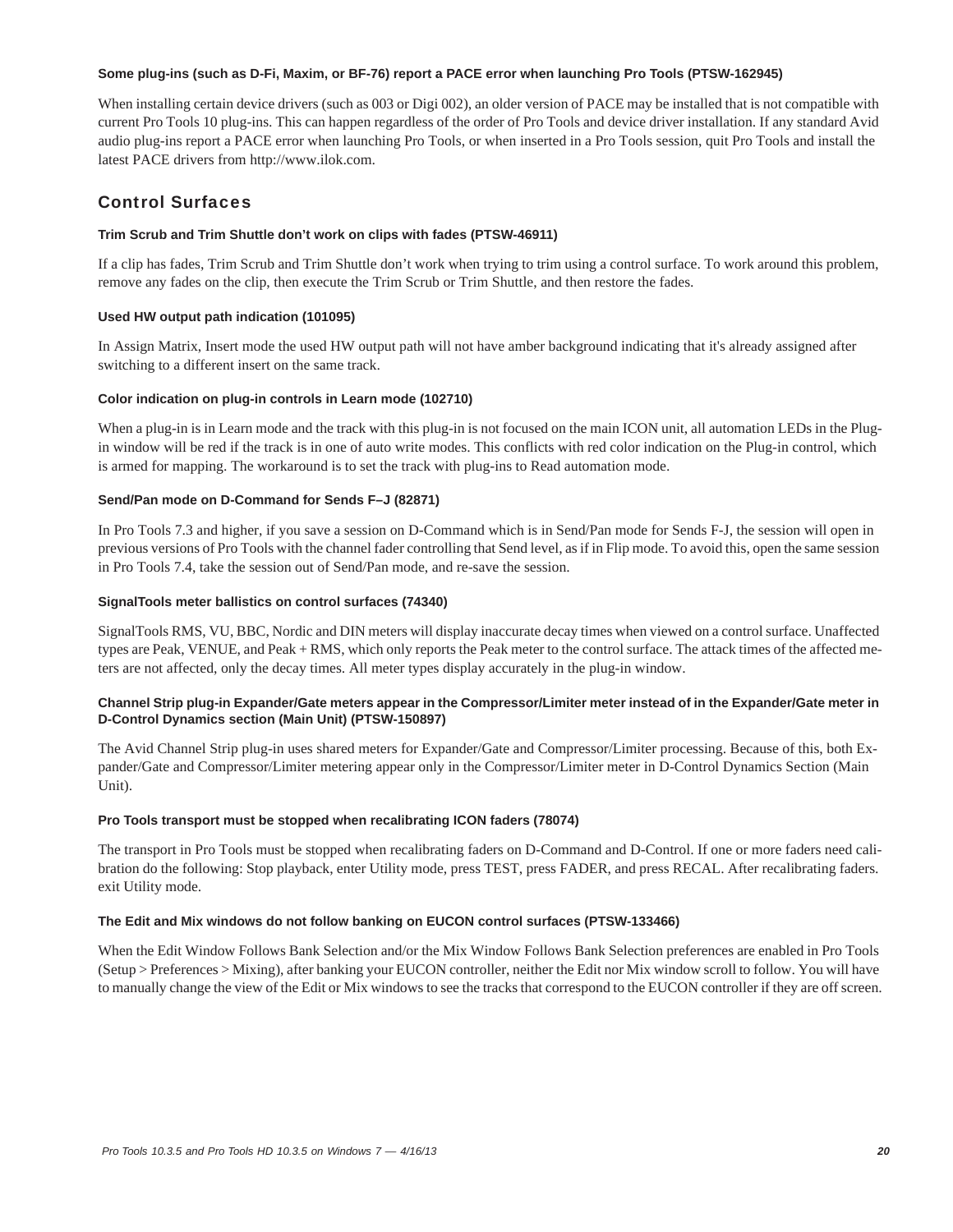# Video

### **Playback of QuickTime video in Pro Tools may stutter or drop frames**

When monitoring QuickTime playback in the Pro Tools Video Window on the computer screen, the video image may stutter or drop frames. To improve results with QuickTime playback, try any of the following:

- Disable Continuous Scrolling.
- Close unnecessary UI windows.
- Try using the DNxHD codec.
- If you have an available PCIe slot in your computer, try using the following:
- A supported Canopus video peripheral for QuickTime DV playback
- Consider using an Avid option that includes a video solution:
	- The Video Satellite option offers guaranteed performance for Avid video playback (QuickTime can also be used via AMA).
	- The Avid Mojo SDI peripheral offers guaranteed performance for standard-definition Avid video

### **When using the Avid Video Engine, Pro Tools 10.x cannot be co-Installed with Media Composer 5.0 and previous (PTSW-132945)**

When using the Avid video engine with Pro Tools 10.x, you cannot co-install Avid Media Composer 5.0 and lower on the same computer. If the Avid video engine is not installed, older versions of Media Composer (such as v5.0) can be used. Pro Tools 10.x can be coinstalled with Media Composer 5.5 and higher.

### **Avid Video peripherals are not officially supported with Pro Tools software (PTSW-132918)**

When using an Avid video peripheral such as Mojo SDI with Pro Tools, you must have Pro Tools|HD or HD Native hardware with a SYNC HD or SYNC IO in order to maintain near sample accurate audio/video sync. Alternately, Pro Tools LE hardware containing an S/PDIF input can be used to resolve the audio clock to the video peripheral. While it is possible to use an Avid video peripheral without the presence of any hardware (Pro Tools Software only), audio/video sync is not guaranteed.

### **Installing the Avid Video Engine after installing Pro Tools while Mojo-SDI is connected may result in launch error on Mojo-SDI (PTSW-163168)**

While Mojo-SDI is connected to your computer, if you install the Avid Video Engine after installing Pro Tools, this may result in a launch error on Mojo-SDI. To avoid this issue, disconnect and re-connect the Mojo-SDI to the FireWire port before launching Pro Tools.

### **Pro Tools quits unexpectedly during installation with a Mojo SDI (Windows 7 Only) (123792)**

If upgrading from version 8.0 to 8.0.3, and then to 10.x on Windows 7 32/64, Mojo SDI must be disconnected during the installation process. During installation, select the "Avid Video Engine" option in the Custom Install dialog, and then continue the installation process. After updating to 10.x, connect Mojo SDI and launch Pro Tools. Note that this is not an issue when upgrading from complete 8.0.3 or 8.0.4 installations (where 8.0.3 or 8.0.4 was installed rather than updated from 8.0).

### **Video capture aborted due to dropped frames (82895)**

Sessions with medium to large CPU loads may be unable to capture video reliably. Deactivate CPU heavy tasks, such as Virtual synths and heavy timeline automation for as long as you need to record video. Video playback will not be affected and previous CPU tasks can be restored.

### **Video Offset affects Bounce To QuickTime files (PTSW-123033)**

If Pro Tools has a defined Video Offset and you Bounce to QuickTime, the resultant QuickTime file will be offset by the specified amount in Pro Tools (Setup > Video Sync Offset). To avoid this problem, set the Video Sync Offset to 0 before bouncing to the Quick-Time file format.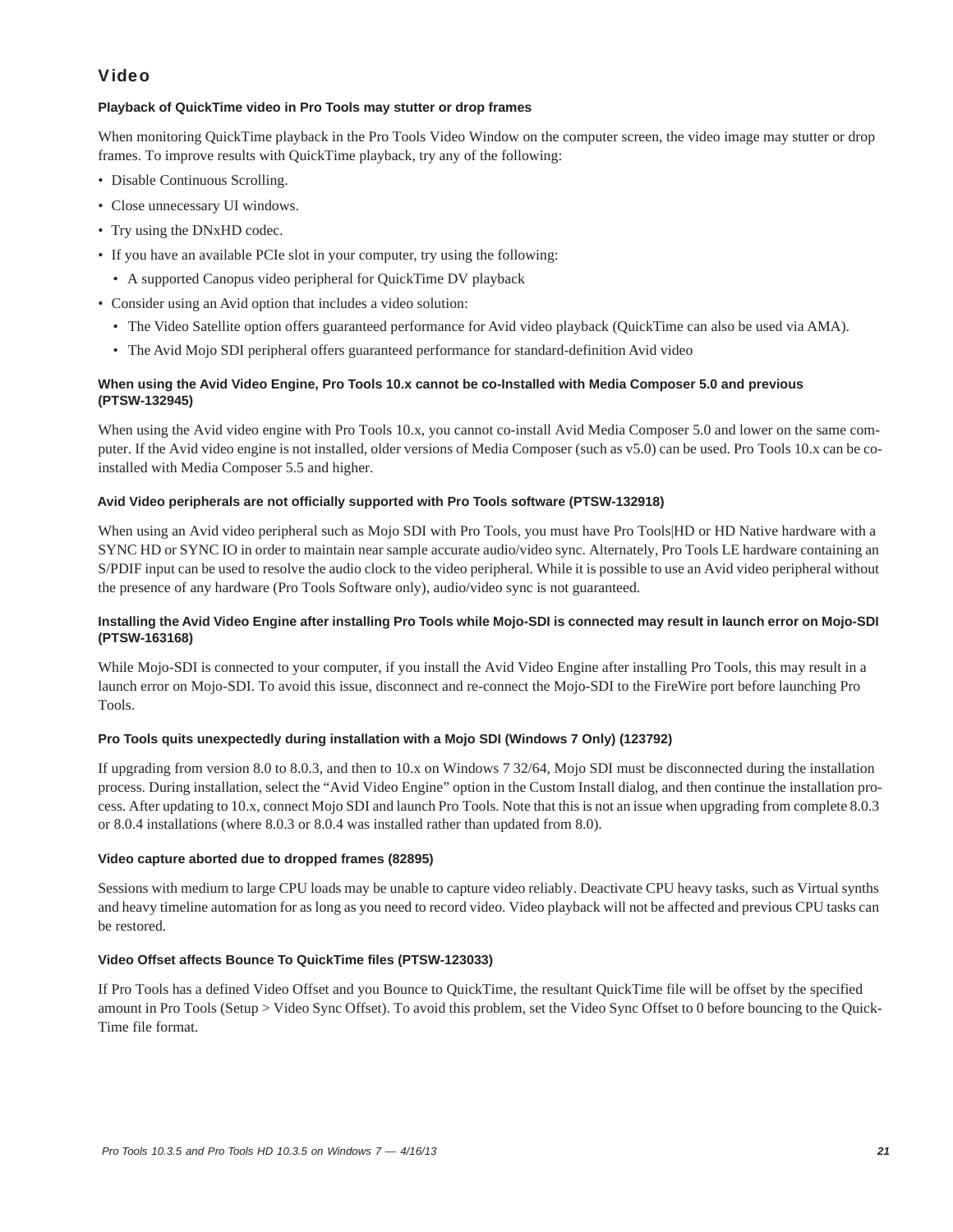### **Unsupported QuickTime video formats (72933, 72956, 72958, 72961)**

Several video formats supported in QuickTime are not supported in Pro Tools. These include .DivX, .flc, .m4v and .3gp format movies. Attempting to import these will generate errors or will fail to import.

### **QuickTime Movies with a frame rate of 29.97 and greater that use the Avid DNxHD codec do not play when placed at past 20 Hours down the Pro Tools timeline (PTSW-149397)**

With Pro Tools 10, the timeline has increased from 12 hours to 24 hours, allowing any timecode stamped media to be placed at its Original TimeStamp location, regardless of the session start time. However, Avid DNxHD encoded QuickTime clips will not play back when placed anywhere on the Timeline past 20 hours. Please limit use of Avid DNxHD encoded QuickTime clips to the first 20 hours of the Pro Tools Timeline to avoid this issue.

### **Closing the QuickTime window during session playback may result in –9092 errors that stop playback (PTSW-162592)**

To avoid this issue, try increasing the number of CPU Cores available for Pro Tools processing and/or raise the H/W Buffer Size in the Pro Tools Playback Engine dialog.

### **Pro Tools UI may slow down with densely-edited QuickTime movie track (77720)**

Pro Tools may begin to respond more slowly and update less often as a session with one or more QuickTime video tracks becomes more and more densely edited. If, while working with heavily edited QuickTime clips, Pro Tools responsiveness begins to decline, use the Bounce to QuickTime Video command, then import the bounced movie.

### **Several QuickTime codecs are distorted when played out through an Avid Mojo (73328, 73332, 73334, 73341, 73342, 73343, 73344)**

Pro Tools 7.3 and higher will play most standard QuickTime files via Avid peripherals; however, only DV25 and h.264 format streams have been thoroughly tested, Several legacy QuickTime codecs are distorted when played back through the Avid Mojo. These include:

- Uncompressed .avi files
- Uncompressed .mov files (i.e. Apple "none" compression), except 32-bit movies.
- QuickTime movie (.mov) files using the Graphics, Animation, Cinepak, or Video codecs.

These formats will display properly when played back on the desktop.

### **Standard-Definition QuickTime movies that are rendered as 16:9 anamorphic play back in Pro Tools at 4:3 (PTSW-23020)**

Standard Definition QuickTime movies rendered with 16:9 an anamorphic Scaled Size of 853x480 play back in Pro Tools at 4:3 or 720x486 resolution. The Scaled Size attribute of QuickTime movies is ignored by Pro Tools. To work around this problem, render the movie letterbox natively within the 720x486 pixel dimension.

### **MPEG-1 and MPEG-2 video freezes at edit points (79182)**

Editing MPEG-1 & MPEG-2 video is not officially supported. If you experience this problem, try switching playback to the Video window, or convert the movie to a supported format using a 3rd party application. Removing the audio from an MPEG-1 or MPEG-2 movie with a 3rd party application may also fix the problem.

### **Video track's video format doesn't match session's video format when switching between NTSC and PAL (77328)**

In some cases when switching from NTSC to PAL or from PAL to NTSC, a newly created Avid video track will display the wrong video format. Trying to record to this track will give the error, "Session frame rate must be compatible with either PAL or NTSC." Toggling the Video Format selector from NTSC to PAL or from PAL to NTSC in the Session Setup window will clear this problem.

### **Clip names appear incorrect after selecting Field Recorder channel matches, or expanding to new tracks. (PTSW-136012)**

This can occur if the file name of a Field Recorder channel match contains a hyphen followed by a number greater than zero. Pro Tools names new clips by incrementing the number after the hyphen. If a field recorder file is already named in this way (such as "Filename-01"), then new clips created by selecting a Field Recorder channel match or by expanding a track may have names different from the parent file. To avoid this situation, avoid using hyphens in Field Recorder file names.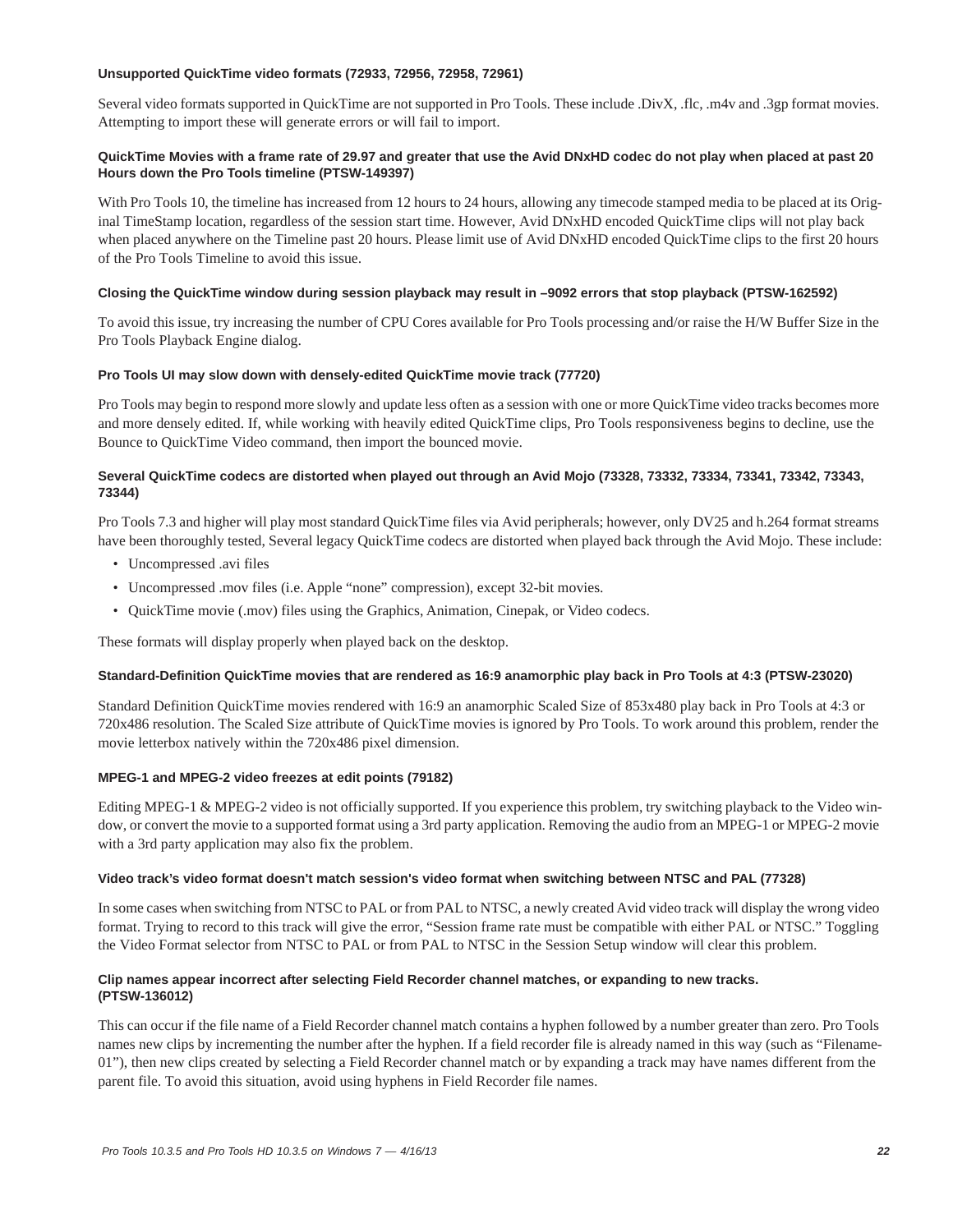### **Field Recorder matches appear offset after AudioSuite rendering if the session timecode rate does not match the file timecode rate (PTSW-152147)**

If a portion of a file has been rendered with an AudioSuite plug-in, an offset can occur when expanding field recorder matches in cases where the session timecode rate does not match the timecode rate of the audio file. To avoid this issue, you can either render the whole file with AudioSuite (rather than only a portion of the file), or use Whole File mode when rendering AudioSuite processing.

# Synchronization and Machine Control

### **Recording with serial timecode (64636)**

Occasionally, it is possible for the Tascam DA-98 servo lock bit behavior to cause Pro Tools to think the DA-98 is servo locked before it actually is. This could cause a synchronization offset when Pro Tools locked to serial timecode generated from a DA-98. Pro Tools will now handle these cases, but if you experience this problem, try increasing the amount of frames to 10 in the "Delay before locking to Timecode" preference.

### **The "Machine Cues Intelligently" preference should not be used with non-linear decks (46200)**

Pro Tools overshoots and posts an "Error Cueing Machine" dialog if the Machine Cues Intelligently preference is checked when using non-linear playback devices.

# General Localization

### **Relinking using MacDrive Version 6 to open sessions from other platform (65528)**

MacDrive version 6 strips the extensions off of files in "Normal Use" mode - you need to use "Backup/File Transfer" mode to avoid having the extensions stripped off. However, "Backup/File Transfer" doesn't work well with multibyte characters, as "International Use" does. "International Use" also strips the extensions, so you either have to not use multibyte characters, or have the trouble with stripping extensions. These used to be separate options in MacDrive 5, but in 6 you can't get one without the other. To get around the stripping extensions, you can do a Relink by ID only, and have it search through all the files to match them up - this is the only workaround.

### **AAF/OMF sequences with non-English characters import with garbled clip names or won't relink (PTSW-33569, PTSW-99570, PTSW-33826)**

If an AAF/OMF sequence containing files or clip names with non-English characters is exported from a Mac-based Pro Tools 7.3.1 system (or lower), it may not import correctly into Avid Media Composer, or Pro Tools 7.4 and higher systems on Windows or Mac. Conversely, AAF/OMF sequences with non-English characters exported from any Pro Tools 7.4 or higher system (or higher) may not import correctly into a Mac-based Pro Tools 7.3.1 (or lower) system. To relink the files, select "Manually Find and Relink," then deselect all options except "Find by file ID." Clip names may appear garbled.

### **Inconsistent MIDI performance on Dutch OS with English Pro Tools (59608)**

When running the English version of Pro Tools on Dutch OS, MIDI output can slow down with extended use.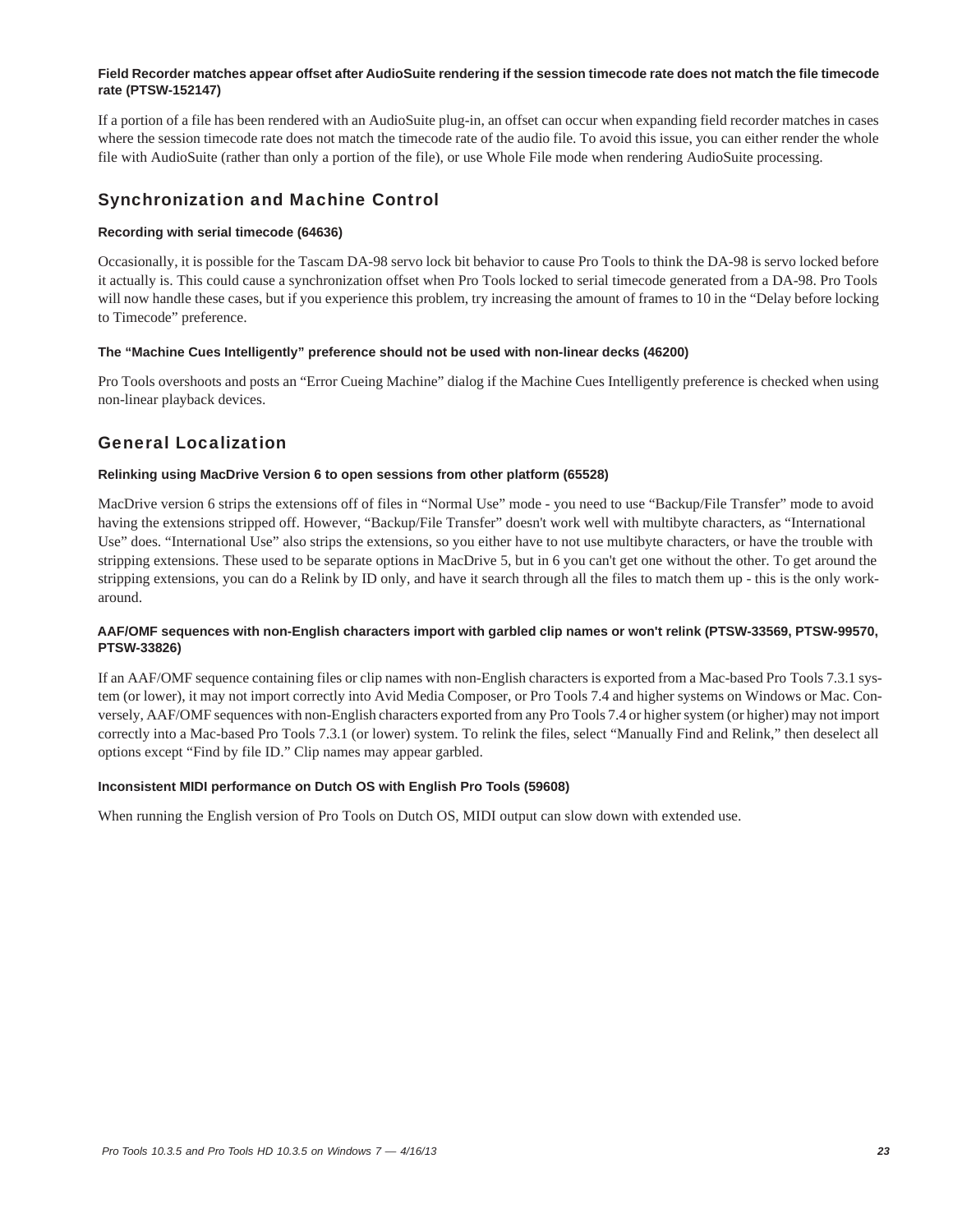# Known Issues with Audio Interfaces

### **Avid DigiTest firmware updates appear to freeze when DigiTest is not the front-most application (PTSW-138994)**

When clicking outside the Avid DigiTest window, the Graphical User Interface (GUI) may appear to freeze. However, the firmware update will complete successfully. If you encounter this issue, please wait for the firmware upgrade to finish. You will know that the firmware update completed successfully when the GUI becomes responsive again.

### **When switching audio interfaces, some devices may fail to load proper drivers with the Found New Hardware wizard (PTSW-28118)**

When switching audio interfaces, the Found New Hardware Wizard will sometimes properly identify the device, but then fail to install the needed drivers. If this happens, with the new device connected, go to Add or Remove Programs in the Windows Control Panel, choose the audio interface, select Change, and run a "Repair" install. The driver installation should complete with the Found New Hardware Wizard.

### **Changing sample rates during a session can cause session to play at a faster or slower speed (56697)**

Changing Sample Rate during a session from the Control Panel for your audio interface can cause the audio to playback at the incorrect speed. Consequently, the data could be unrecoverable afterwards. Before creating a session, set the Sample Rate in the Control Panel for your audio interface and do not make changes thereafter.

### **Audio streaming problems when using very low H/W Buffer Sizes with 3rd party ASIO applications (such as Cubase) (PTSW-154719)**

You may experience audio streaming problems when using Avid hardware with 3rd party applications (such as Cubase) and playing back at the lowest buffer size. The lowest supported buffer sizes when using Avid hardware are 64 at 44.1 and 48 kHz sessions, and 128 at 88.1 and 96 kHz.

# HD OMNI

### **Noise in the output signal from HD OMNI with digital input (PTSW-1614)**

If HD OMNI is connected to a digital source with a mismatched clock and Sample Rate Conversion (SRC) is not enabled, you will hear noise (including loud "pops") in the output signal. To correct this problem, either enable SRC or ensure that the clock of the digital source and HD OMNI are matched correctly.

### **HD OMNI front panel SETUP menus are unresponsive after Pro Tools quits unexpectedly (PTSW-125692)**

HD OMNI will not automatically recover "stand-alone" mode if Pro Tools quits unexpectedly (or if you disconnect the DigiLink cable from HD OMNI while Pro Tools is running). As a result, some of the SETUP functions accessible from the front panel will be unavailable. Power cycle HD OMNI to recover stand-alone mode.

### **Graphic redraw problems in the Hardware Setup dialog (PTSW-122690, PTSW-1346, and PTSW-1235)**

When changing the Hardware Setup configuration for HD OMNI, it is possible to encounter graphics redraw problems in some cases. To force a graphics redraw of the Hardware Setup dialog, close and reopen the Hardware Setup dialog.

### **Versions of Pro Tools lower than 8.0 quit on launch with HD OMNI (PTSW-1976)**

When launching versions of Pro Tools lower than 8.1 with HD OMNI connected and powered on, Pro Tools quits when initializing DSI. To avoid the problem, power off HD OMNI before launching versions of Pro Tools lower than 8.1.

#### **No sound on output after Hardware reset (PTSW-126575)**

After resetting the HD OMNI interface to the default factory settings using the front panel controls, the HD OMNI interface stops emitting sound in sessions where the outputs are not assigned to the Monitor output path. To correct this problem, press the ALT monitor button to switch to the ALT Monitor path, and then press it again to switch back to the Main Monitor path.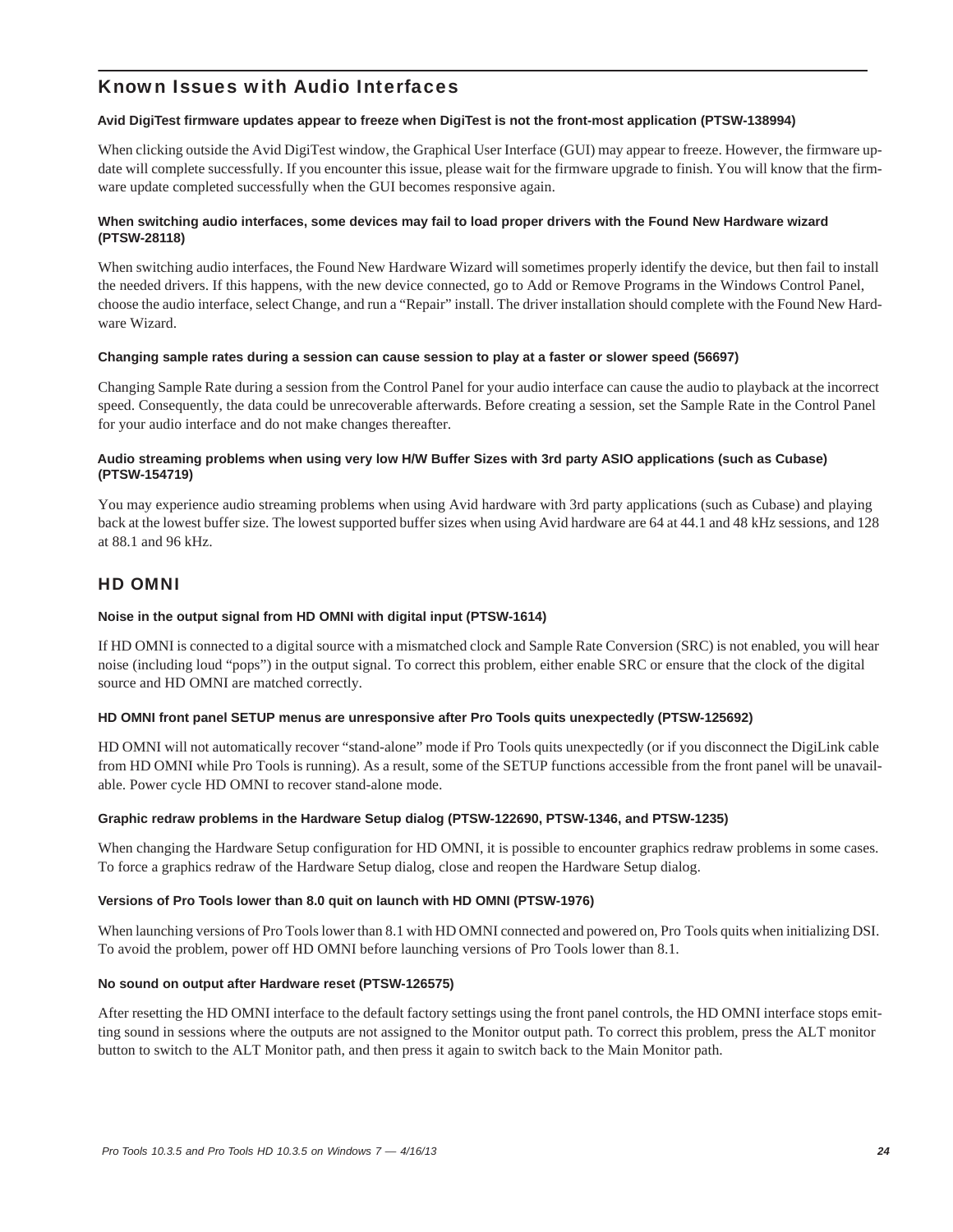### **Loss of monitor path with launching Pro Tools with HD OMNI off or disconnected (PTSW-127313)**

When launching Pro Tools and opening I/O Setup after powering off HD OMNI or disconnecting it from the system, the inactive Monitor path is not present in Output tab. You may need to restore the default I/O Settings and remap the corresponding Output Busses.

### **Output paths are not automatically created in the Output page of the I/O Setup after disabling the corresponding monitor path in the Monitor page of the Hardware Setup and re-assigning the outputs from "None" to physical outputs in the Main page of the Hardware Setup (PTSW-127559)**

After disabling the Monitor path in the Monitor page of the Hardware Setup and re-assigning the corresponding Outputs from "None" to physical outputs (such as "A 1-2") in the Main Page of the Hardware Setup, these Output paths are not automatically created in the Output Page of the I/O Setup. You will have to manually create the appropriate Output paths in the I/O Setup (or click Default).

### **Changing monitor path output assignments in the Hardware Setup does not update the output paths in the Output page of the I/O Setup (PTSW-127563)**

When changing Monitor path Output assignments in the Monitor page of the Hardware Setup (such as setting the Monitor path Format to None or assigning the Monitor to different physical outputs), the Output paths in the Output page of the I/O Setup do not reflect the corresponding changes. You will have to manually create the appropriate Output paths in the I/O Setup (or click Default).

### When creating new sessions, using the I/O Settings selector can result in unexpected output assignments if HD OMNI has an **assigned Monitor path (PTSW-123896)**

If HD OMNI has an assigned Monitor path, Output paths created by the selected I/O Settings option in the New Session dialog may be offset by the channel width of the Monitor path. If this happens, you will have to manually create the appropriate Output paths in the I/O Setup (or click Default).

### **I/O Setup Bus page erroneously adds Monitor paths (PTSW-127739)**

With both MAIN and ALT Monitor paths declared, toggling one of the CR Monitor paths from the current format to "None" and then back to the starting Monitor format from within the Hardware Setup Monitor page, causes the Bus page in I/O Setup to erroneously add an extra Monitor path with the abbreviation with "(1)." This can happen numerous time and each new Monitor abbreviation increments accordingly.

# Avid Audio Interfaces with ASIO Third Party Client Software

### **When adjusting the Hardware Buffer Size in a third-party audio application (such as Reason), the Avid Hardware ASIO driver may quit unexpectedly (PTSW-162469)**

It is possible to select an unsupported hardware buffer size for some Avid audio interfaces when using third-party ASIO client software (such as Reason or Cubase). To avoid this issue, use the Avid hardware driver control panel to change the hardware buffer size.

# 003 Family and Digi 002 Series Interfaces

#### **Windows Standby Mode and the 003 and Digi 002 family interfaces (47054)**

Always disconnect 003 and Digi 002 family interfaces before putting Windows into Standby mode.

### **Importing .PIM Files on an 003 System with a C|24 (PTSW-46401)**

When importing a custom map .PIM file created on a 003 to another 003 system with a C|24, 003 displays "<No Track>" on the scribble strips instead of staying in Plug-in Edit mode with a restored newly imported Plug-in Map. You will need to switch to another mode on 003 and then re-enter Plug-in Edit mode to correct this.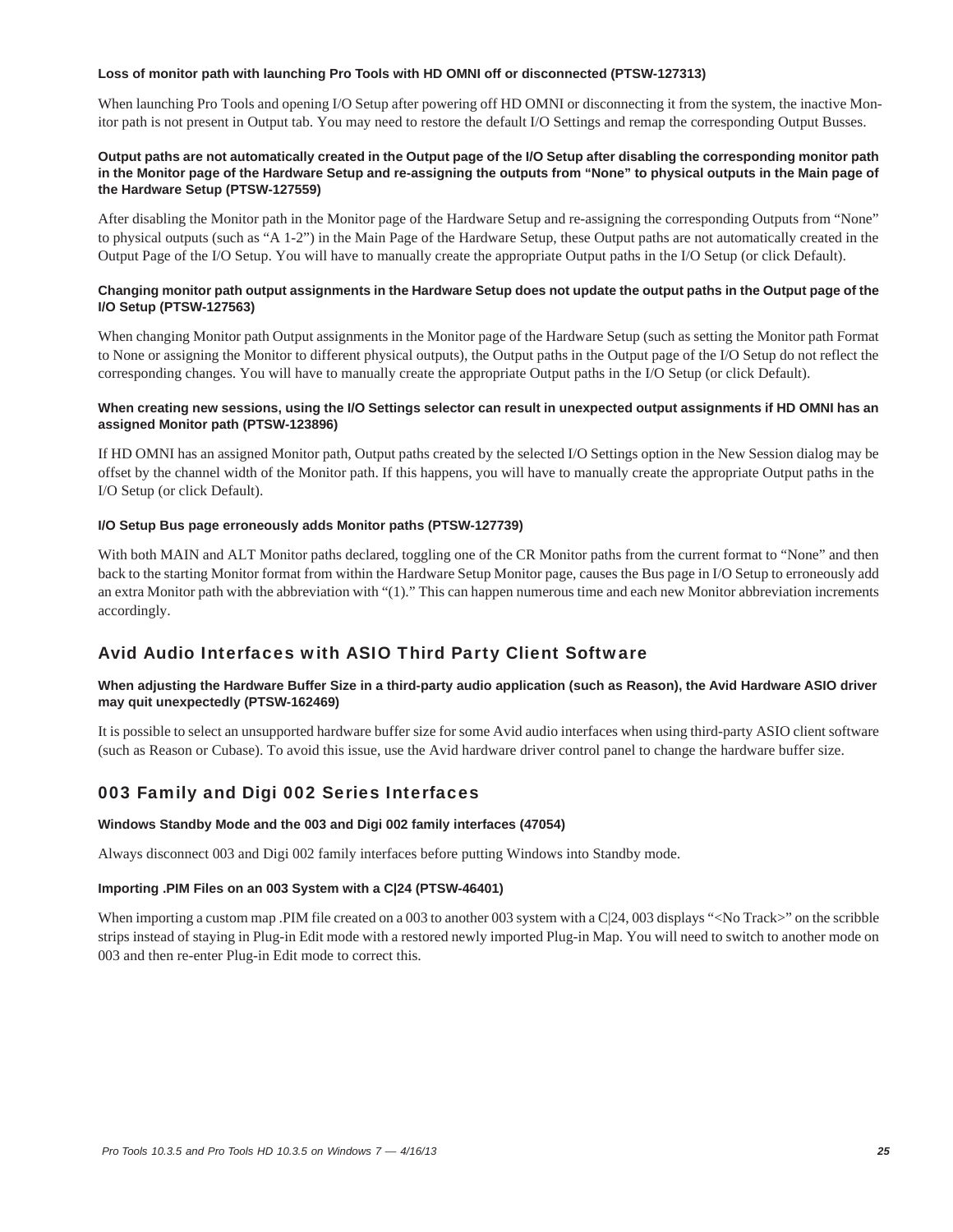### **Pro Tools allows sample rate mismatch under certain conditions (PTSW-128230)**

When using 003 and launching Pro Tools without opening a session, and the 003 is receiving a 44.1 kHz external clock signal, setting the Clock Source to external and the Sample Rate to 88.2 kHz or 96 kHz in the Hardware Setup does not result in the expected sample rate mismatch error. If you then open a session at the currently selected Sample Rate of 88.2 kHz or 96 kHz, Pro Tools automatically reverts to Internal clock and Pro Tools functions as expected.

When using a Digi 002 and launching Pro Tools without opening a session, and the Digi 002 is receiving a 44.1 kHz external clock signal, setting the Clock Source to external and the Sample Rate to 88.2 kHz or 96 kHz in the Hardware Setup does not result in the expected sample rate mismatch error. This "un-clocked" state persists rather than reverting the Clock Source setting of Internal. If you then open a session at the currently selected Sample Rate of 88.2 kHz or 96 kHz, this state persists and you will not be able to record or play back. The session Sample Rate indicators on the 002 will be flashing, indicating an invalid clock source due to the mismatched sample rates. You will have to manually switch the Clock Source to Internal to correct this problem.

### **Pro Tools Clock Source labels have changed (PTSW-127126)**

With Digi 002 and 003, Pro Tools 8.0.3 and lower used the labels "Coaxial" and "Optical" for selecting the clock source. These labels have changed to "S/PDIF" and "ADAT." Select "S/PDIF" to clock a S/PDIF signal that is either coaxial or optical, and use "ADAT" when clocking from ADAT.

### **Sessions created in 8.0.3 or lower and opened in 8.0.4 or higher report I/O Setup change even if the I/O Setup is the same (PTSW-126886 and PTSW-126329)**

When opening sessions created in 8.0.3 or lower may report that the I/O Setup has changed. In most circumstances, this can message can be ignored. However, if the original session was created with a Digi 002 or 003 clocking to Optical S/PDIF, the Optical channel may need to be reassigned from 9–10 to 17–18.

### **Clocking to external S/PDIF requires a coaxial connection (PTSW-128283)**

When using Digi 002, you cannot clock to external S/PDIF using an optical connection. You can monitor audio using external S/PDIF optical signal only if the clock is set to Internal. You can use S/PDIF over coaxial for clocking to an external S/PDIF signal.

### **Digi 002 controller may not activate when changing the Playback Engine to Digi 002 (PTSW-131621)**

If the Current Engine is setting is changed to Digi 002 from another device, the Digi 002 controller may not activate right away. To activate the Digi 002 controller, try the following in the Peripherals dialog (Setup > Peripherals):

- Method 1—(If you do not have any other control surfaces connected to your Pro Tools system): On Ethernet Controllers page, select the Enable EUCON option and click OK. Pro Tools informs you that EUCON cannot be enabled. Click OK. The Digi 002 controller should come online.
- Method 2—(If you are already using another MIDI controller): On the MIDI Controllers page, click the Type pop-up menu for the currently active controller and reselect the controller type, then click OK. The Digi 002 controller should come online.

# Eleven Rack

### **Eleven Rack firmware updater application does not recognize Eleven Rack on 64-bit Windows 7 systems (PTSW-124537)**

On 64-bit Windows 7 systems, the Eleven Rack Firmware Updater application reports that no device can be found, and the "Update" button appears grayed out even when Eleven Rack is connected. This is a graphical issue only and does not affect the actual function of the application or the firmware. Click the "Update" button and the firmware installation should continue as normal. As always, make sure to quit Pro Tools and any other audio applications before running the updater.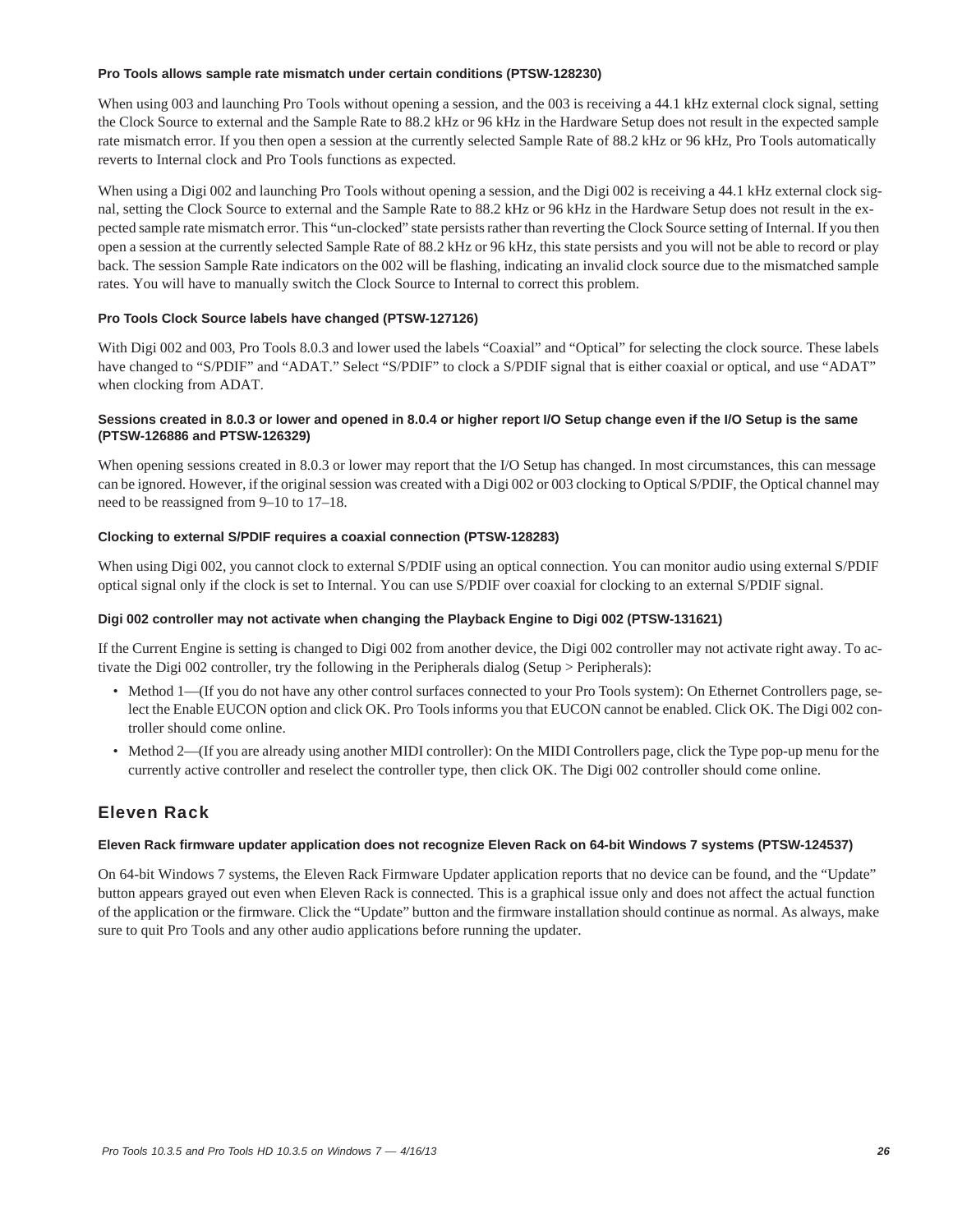# Mbox 2 Pro

### **External clock not supported at higher sample rates with Mbox 2 Pro (PTSW-59087, PTSW-59095, PTSW-59097, PTSW-58879)**

Although Mbox 2 Pro supports sample rates of up to 96 kHz, its external clock sources (S/PDIF and Word Clock) are only supported in 44.1 and 48 kHz sample rate sessions.

### **Transport disabled after changing sample rate of external sync source (PTSW-58879)**

If the Pro Tools Clock Source is set to S/PDIF or Word Clock, and the sample rate of your external source changes, sync will be lost and you may not be able to play back when sync resumes due to –9092 errors. This is most likely to appear if the sample rate of your external source changes while the Pro Tools transport is moving.

To avoid this condition, make sure your external source is always set to the same sample rate as Mbox 2 Pro, especially during playback.

### **To correct this condition should it occur, do the following:**

- **1** In Pro Tools, choose Setup > Hardware and set the Clock Source to Internal
- **2** Make sure your external sync source is properly connected and at the same sample rate as Mbox 2 Pro.
- **3** In Pro Tools, choose Setup > Hardware and set the Clock Source back to the desired source (S/PDIF, Word Clock, or Internal).

### **Some machines may encounter "Audio Play Startup Deadline was Missed" errors at HW Buffer size 64 or if "Minimize Additional I/O Latency" is enabled (PTSW-28238)**

On some machines, and with Mbox 2 Pro, enabling "Ignore Errors During Playback/Record" and selecting "Minimize Additional I/O Latency" in the Playback Engine dialog, or running at a HW Buffer size of 64 samples may cause you to encounter "Audio Play Startup Deadline was Missed" errors when starting the transport. This may be compounded if the Mbox 2 Pro is synced to an external clock. If you encounter this, set your clock source to Internal and, if needed, deselect "Minimize Additional I/O Latency" and set the HW Buffer size to 128 or higher.

# Mbox 2

### **MBox 2 can have lower track counts on Windows 7 on the HP 8600**

Depending on your CPU, you may need to disable your computer's network cards in order to achieve the maximum possible track counts.

#### **Audio pop through Mbox 2 outputs when enabling/disabling AC-3 Mode (63293)**

In the Mbox 2 Control Panel, checking or unchecking the option for AC-3 produces an audio pop through the analog output.

### **Mbox 2 does not support sample rates of 49 kHz or Above (63141)**

Mbox 2 does not support sample rates of 49 kHz or above due to the bandwidth limitations of USB 1.1 and the USB Controller. This is only an issue when syncing to an external S/PDIF clock that is pulled up 2% or more above a nominal 48 kHz sample rate.

### M-Audio Interfaces

#### **ASIO4All conflicts with M-Audio peripherals (PTSW-130316)**

Pro Tools may quit unexpectedly and other unexpected behavior may occur if ASIO4All is installed on a system with M-Audio peripherals connected. If this occurs, it is recommended that you either disconnect the M-Audio peripheral when using the ASIO4All driver or uninstall ASIO4All.

### **Opening the FireWire 1814 Control Panel causes computer to crash or the screen to turn blue (57675)**

The FW1814 Control Panel does not support AGP video Hardware Acceleration and Write Combining enabled. Having these items enabled can cause the computer to crash. Go to Display Properties > Settings > Advance > Troubleshoot, and set Hardware Acceleration to None, then disable "Enable write combining." When the settings have been updated, you can open the FireWire 1814 Control Panel without causing a crash.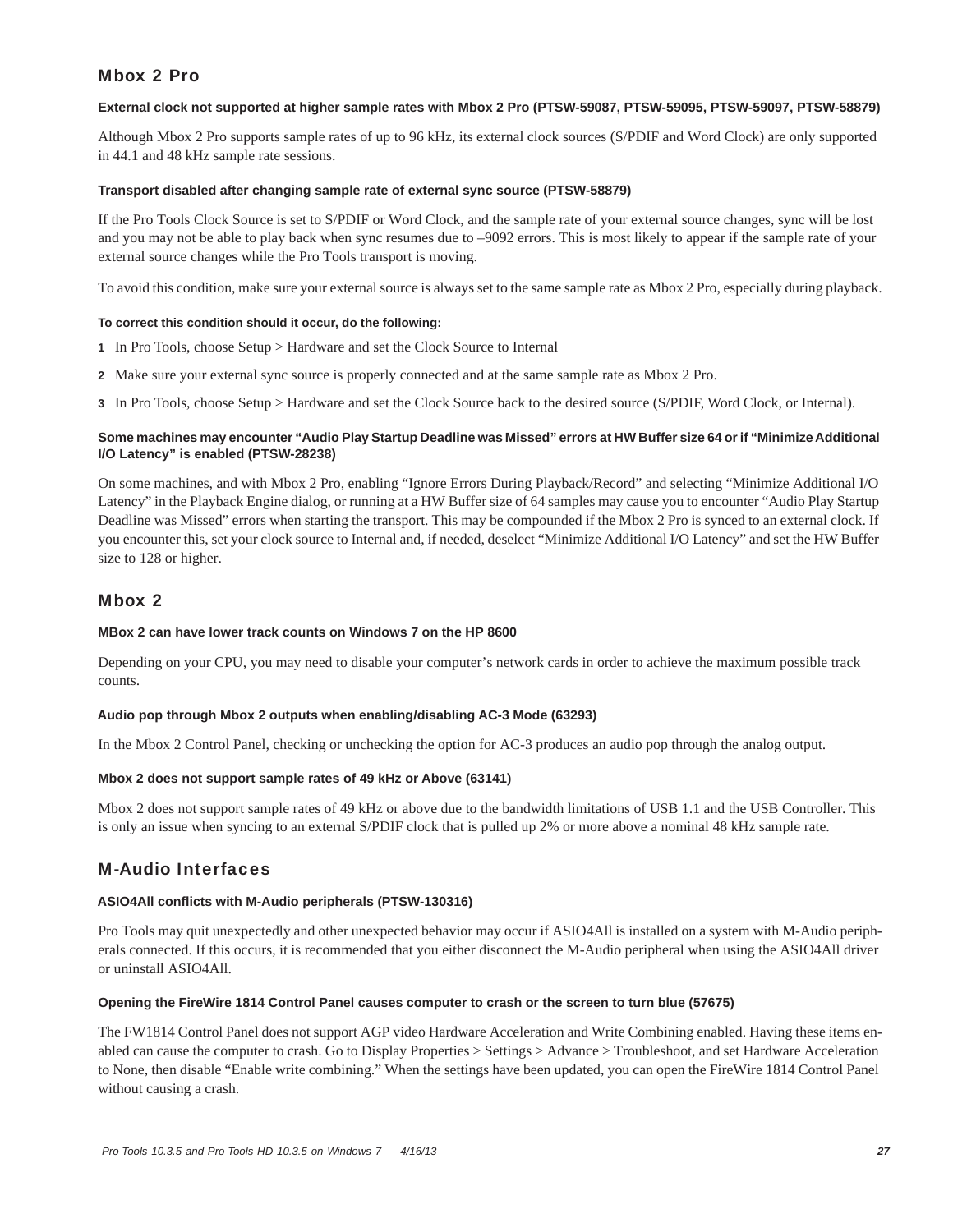### **When external sync changes sample rates, FireWire 1814 driver can lose current sample rate (58741)**

On FireWire 1814 interfaces, when the external sync changes its sample rate, the M-Audio hardware driver can sometimes get confused about the current sample rate. For instance, the dialogue "The current playback engine does not support a sample rate of 44.1kHz" is posted when opening 48kHz session after switching Sample Rate from 48kHz to 44.1kHz and back to 48kHz on an external device with S/PDIF outs." The workaround is to get the sample rate of the external device stabilized to what you want, exit Pro Tools (to release the M-Audio driver completely), then restart Pro Tools and open your session.

### **M-Audio Delta Driver Control Panel defaults to no audio output because the output faders are set to –Infinity (minus infinity) (60160)**

The Delta driver Control Panel defaults to no output fader gain because the output faders are set to –Infinity (minus infinity). To hear audio, you need to change the gain in the Control Panel.

### **M-Audio FireWire devices can fully reset or hang when device is locked to external device via SPDIF and sample rate is changed to a higher sample rate (59481)**

If an M-Audio FireWire device is locked to an external device via SPDIF, changing the sample rate of the external from 44.1k/48k to 88.2k/96k while Pro Tools is open, will cause the FireWire device to perform a full reset causing Pro Tools to become non-responsive. The workaround is to make sample rate changes prior to launching Pro Tools.

### **M-Audio hardware compatibility with Sony VAIO machine (58084)**

There are known compatibility issues with installing M-Audio hardware drivers on some types of Sony VAIO computers. Please refer to the M-Audio customer support site for the latest updates on system compatibility.

### **Compatibility with wireless network card and M-Audio hardware (58435)**

Using a wireless networking card with Pro Tools can cause noise to be output from your hardware. To avoid this, you should disable your wireless networking card.

### **Pro Tools loads until "DAE Loaded" message, but never launches (56701)**

With M-Audio devices, disabling all of the Inputs and Outputs in the M-Audio Control Panel can cause Pro Tools to not launch. Go to the M-Audio Control Panel and make sure the S/PDIF or Analog Inputs and Outputs are enabled before launching Pro Tools.

### **Pro Tools application freezes after disconnecting M-Audio device (58951 and 95255)**

If an M-Audio device is disconnected while Pro Tools is running, Pro Tools will let you save the session, but will freeze during quit. In general, do not disconnect M-Audio devices while Pro Tools is running. If for some reason the device gets disconnected, the current session can be saved normally. However, Pro Tools may need to be forced to quit afterwards by using Alt+F4 or Control+Alt+Delete. After a forced shut down, Pro Tools can be re-launched as long as the M-Audio device has been reconnected. The host computer does not need to be rebooted in this case.

## ASIO Audio Interfaces

### **Pops and clicks can occur when using third-party ASIO audio interfaces with Pro Tools (PTSW-132084)**

Note that audible pops and clicks can occur when using some third-party audio interfaces even if Error Suppression is disabled. Try increasing the Hardware Buffer size for the device to avoid this problem.

#### **Pro Tools cannot locate installed ASIO hardware on launch (PTSW-132125)**

There are known issues with some third-party ASIO devices not being recognized by Pro Tools 10.x. For a list of third-party hardware compatibility issues, please visit the website (www.avid.com).